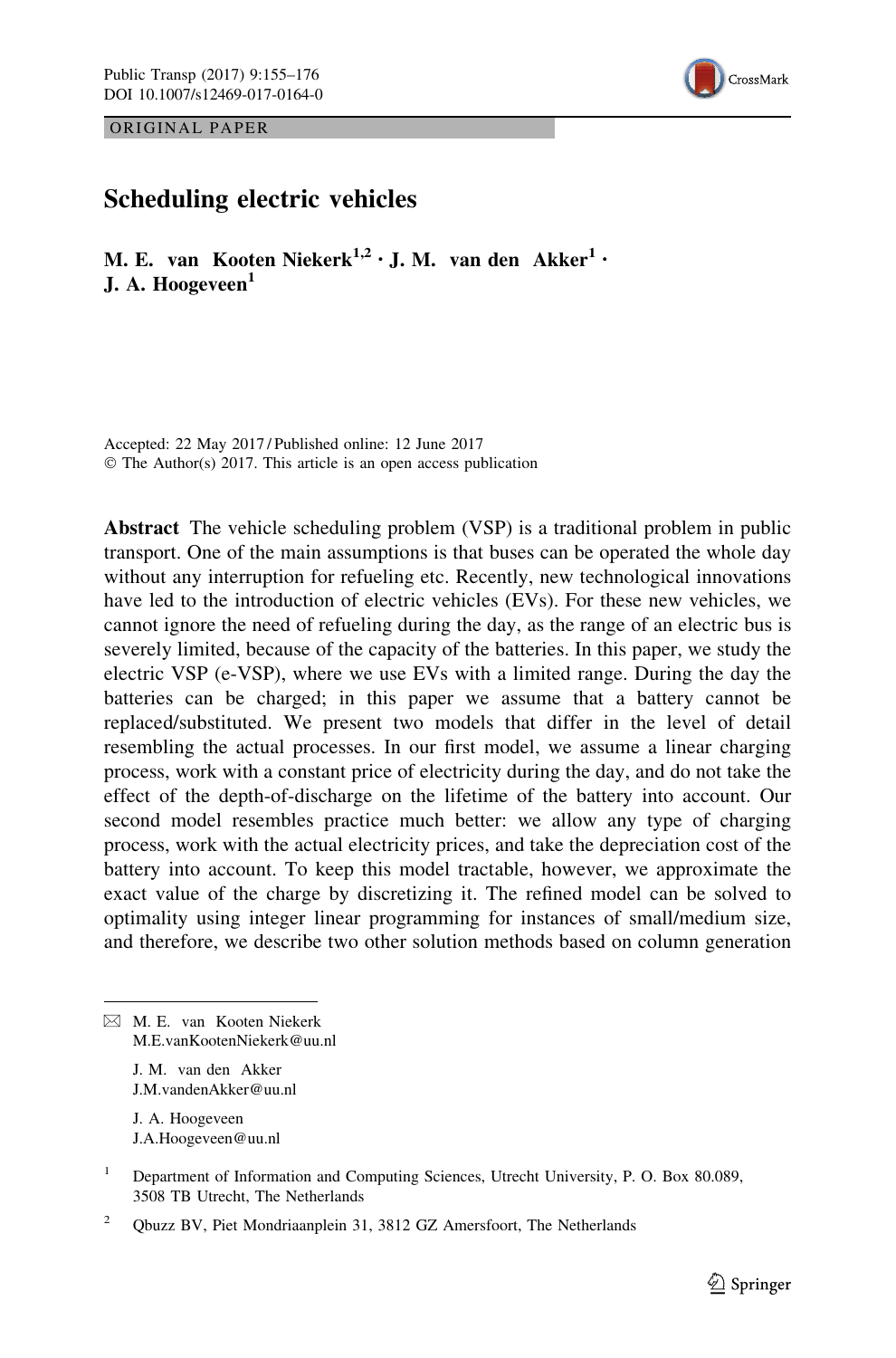that find good, but not necessarily optimal, solutions for large instances. We have tested our algorithms on real-world instances.

### 1 Introduction

In the last years, the trend is that public transport becomes more and more environmentally friendly. European norms for engine exhaust gases have become stricter over time, as we can read on the website [http://ec.europa.eu/environment/](http://ec.europa.eu/environment/air/transport/road.htm) [air/transport/road.htm](http://ec.europa.eu/environment/air/transport/road.htm) of the European Commission [\(2016](#page-21-0)). Therefore, new inventions like hybrid and fully electric powered vehicles are now introduced.

For electric vehicles (EVs), there are a few pilot projects in the Netherlands, the largest of which is in Utrecht, where three electric buses drive line 2. For a largescale extension of the use of EVs, a lot of problems have to be solved. One of them is vehicle scheduling. This is mainly because currently batteries in EVs do not have enough capacity for a whole day of driving, so the batteries have to be replaced or recharged during the day.

In this paper, we present two models for scheduling EVs in public transport. Aside from the classic constraints of vehicle scheduling, the models allow us to take into account the specific constraints for EVs. For simplicity, we will consider only one depot and one vehicle type. Extending the e-VSP to multi depot and multiple vehicle types is similar to extending the traditional VSP to multi depot and multiple vehicle types.

The two models that we present differ in the level of detail resembling the actual processes. In our first model, we assume a linear charging process, work with a constant price of electricity during the day, and do not take the effect of the depthof-discharge on the lifetime of the battery into account. Our second model resembles practice much better: we allow any type of charging process, work with the actual electricity prices, and take the depreciation cost of the battery into account. To keep this model tractable, however, we approximate the exact value of the charge by discretizing it.

The remainder of the paper is organized as follows. In Sect. 2 we present an overview of the literature on the e-VSP. Next, we describe the differences between traditional and electric buses in Sect. [3](#page-3-0). In Sect. [4,](#page-7-0) we present two models and a number of solution methods for the e-VSP, which are tested and evaluated in Sect. [5](#page-15-0). For our experiments, we use data provided by De Lijn, a public transportation organization in Belgium. Finally, we present our conclusions and directions for future research in Sect. [6.](#page-19-0)

### 2 Literature overview

In this section, we discuss some of the relevant literature on the subject of electric vehicle scheduling in public transport. As indicated below, we assume that a trip is characterized by means of specific travel (start and end) times and locations (fixed departure and arrival places) and a task indicates what a vehicle drives on one day.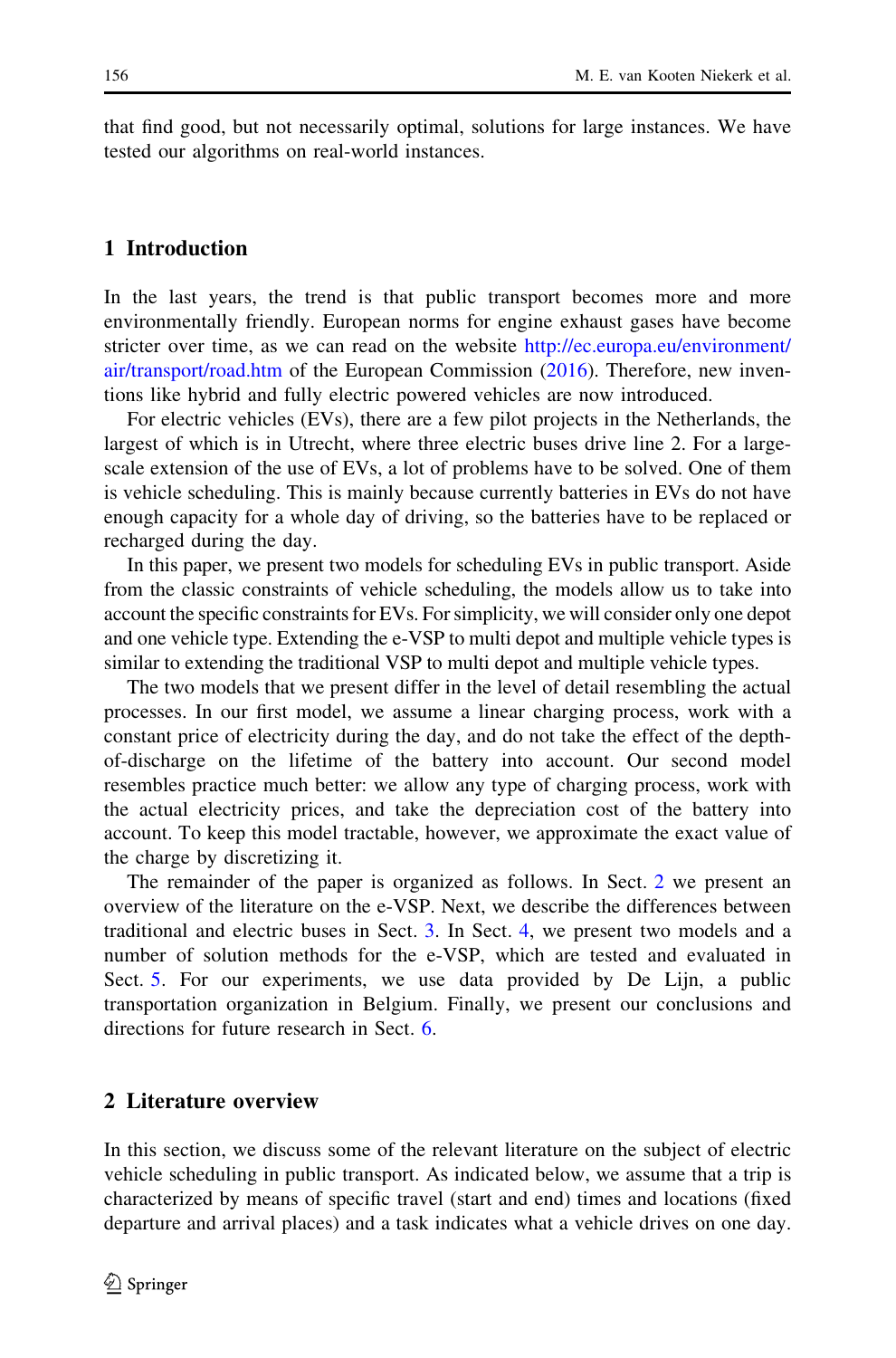Both Adler ([2014\)](#page-20-0) and Li [\(2014](#page-21-0)) discuss the e-VSP, but they consider EVs with a replaceable battery. For solving the e-VSP, they use Column Generation, where the master problem is selecting a set of vehicle tasks in order to drive all trips, and where the subproblem is finding a vehicle task in order to improve the master problem. This approach is similar to ours. For solving the subproblem, they model the trips and possible links between them as a graph and look for a shortest path. For this, the authors use a pricing algorithm based on Restricted Shortest Path, which is known to be NP-hard (Garey and Johnson  $1979$ ). In Adler [\(2014](#page-20-0)), the author also discusses the Concurrent Scheduling heuristic, which solves the e-VSP very fast, but at the expense of a solution which is between 10 and 15% away from the optimal solution.

In Reuer et al. [\(2015](#page-21-0)), the authors solve a version of the VSP with a fleet consisting of electric vehicles and traditional vehicles without range restrictions. They model this as a time-spaced network and allow opportunity charging, where the battery is supposed to be fully charged in 10 min. If it takes longer, they assume that the battery can be replaced in 10 min. They use six different ways of flow decomposition and a heuristic inspired by Adler ([2014\)](#page-20-0).

A problem similar to the e-VSP is the Electric Vehicle Routing Problem with Time Windows and Recharging Stations (E-VRPTWRS), which is defined and discussed in Bruglieri et al. [\(2015](#page-21-0)) and Schneider et al. ([2014\)](#page-21-0). When the trips in the e-VSP are modeled as customers with a time window of width zero in which only the exact departure time is allowed, we obtain an instance of the E-VRPTWRS, which could be solved by the heuristics in these papers. In both papers, Variable Neighborhood Search is applied. In Bruglieri et al. [\(2015](#page-21-0)), this is combined with Local Branching and in Schneider et al. [\(2014](#page-21-0)), it is combined with Tabu Search and Simulated Annealing. The authors show that their methods are faster than other known methods, but the datasets they use are small in comparison to the datasets that are used in public transport. In order to determine the applicability of their heuristics in public transport, testing should also be done because the heuristics are tailored for the E-VRPTWRS, especially because in these articles, the conclusion is that the heuristic performs better when the time windows are larger.

When we focus on a small part of solving the e-VSP using Column Generation, we find that in Huang and Li [\(2016](#page-21-0)) the authors discuss a shortest path method that can be used in the subproblem when solving the e-VSP with Column Generation. The authors assume that the e-VSP is modeled in the same way as in our Model 1 (see Sect. [4.1\)](#page-7-0). Instead of an integer linear programming (ILP)-formulation, as we use it, they use Column Generation, where every column represents the set of trips driven by a vehicle on one day. The subproblem of this Column Generation is finding the best vehicle task to add to the master problem, which is equal to finding the shortest path in the graph, where all constraints of EVs should be fulfilled. The authors describe a label-correcting algorithm for determining this shortest path. In our models we also look for the shortest path in the same graph, but we can find the shortest path in linear time, while the label-correcting algorithm has exponential running time.

For the complexity of these vehicle scheduling problems, results can be found in Lenstra and Rinnooy Kan [\(1981](#page-21-0)), where it is shown that the traditional VSP can be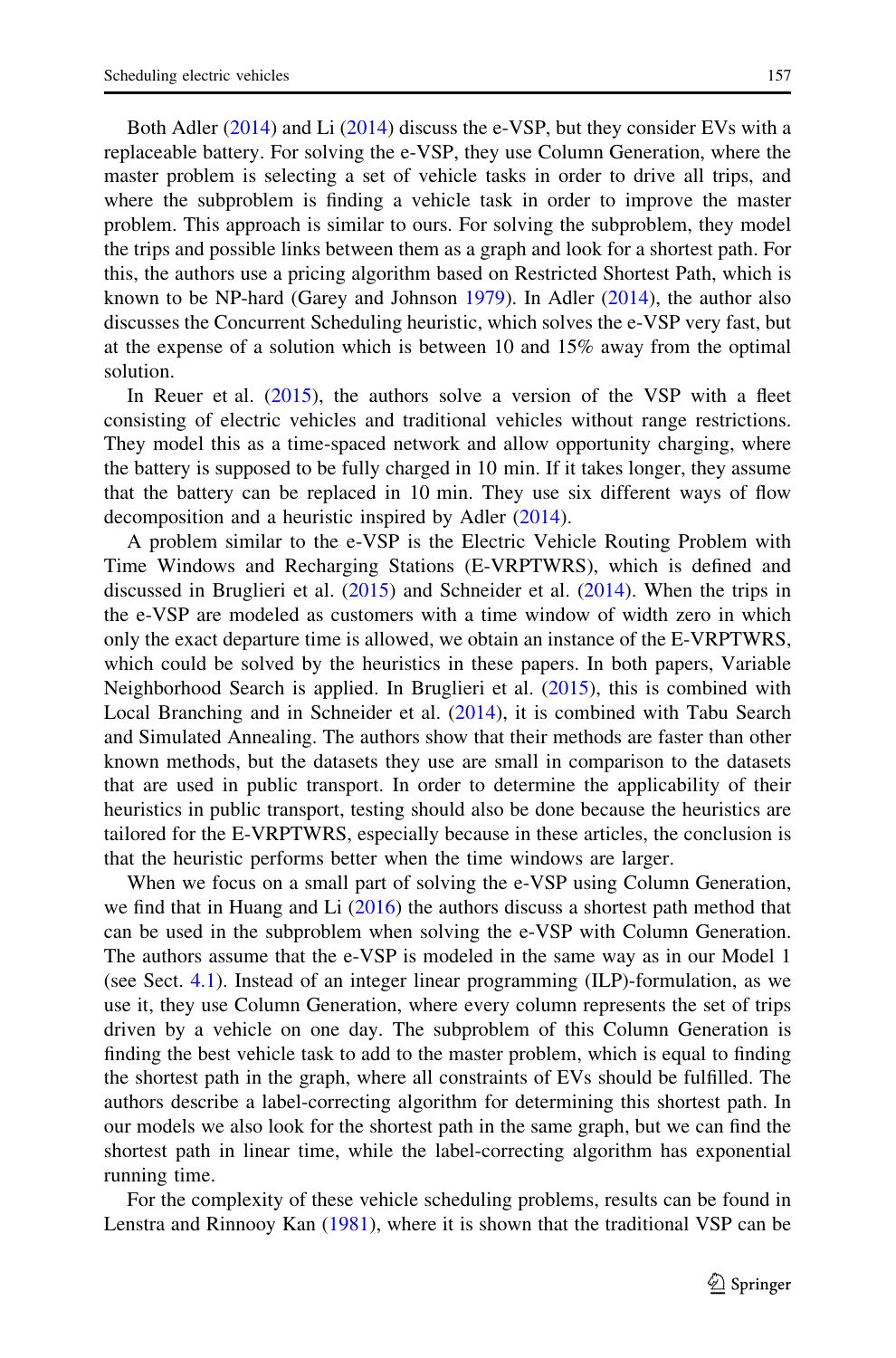<span id="page-3-0"></span>solved in  $\mathcal{O}(n^3)$  time and that the Multi Depot VSP is NP-hard. For the e-VSP, the NP-hardness is proven in Sassi and Oulamara [\(2017](#page-21-0)).

As far as we know, there is no research which takes the battery depreciation and the non-linearity in energy and charging into account, combined with electric vehicle scheduling.

### 3 Problem description

The goal of the e-VSP is to determine an optimal vehicle schedule given a set of trips and taking all constraints regarding EVs into account. The constraints of the e-VSP start with the traditional constraints from the VSP. Given a set of trips with fixed departure and arrival places and times and travel times between all places, determine a set of vehicle tasks (what a vehicle drives on one day) where:

- Every trip is assigned to exactly one vehicle task.
- Every vehicle task drives a feasible sequence of trips.
- The overall costs are minimal.

For this paper, we only discuss the single depot situation with a single vehicle type. Using more than one depot or vehicle type is a straightforward extension of the model, similar to modeling the regular multi depot vehicle scheduling problem.

For the e-VSP, the main difference that we have to take into account is that an EV has a battery that contains a limited amount of energy that is typically not enough for a whole day of driving. So we have some additional constraints that should be observed:

- At all times, the amount of energy in the battery should be sufficient to drive to the next charging station or the depot.
- At a given set of locations, the battery can be charged. This takes time and must be done when the vehicle is standing still. It may also be possible to exchange the empty battery with a full one. For this paper, we do not allow battery exchange.

For the traditional VSP, the objective function reflects the cost of a solution, which is the sum of the fixed cost per vehicle needed and the variable cost per kilometer or minute for fuel, maintenance and crew. For the e-VSP, we have fixed costs per vehicle needed and variable costs for the energy cost per kilometer, but the objective function for the e-VSP will also contain the cost of battery depreciation, because the battery has a limited lifespan that is typically much shorter than the lifespan of the vehicle.

In the following sections, we discuss the characteristics of the practical situations that are relevant to the e-VSP.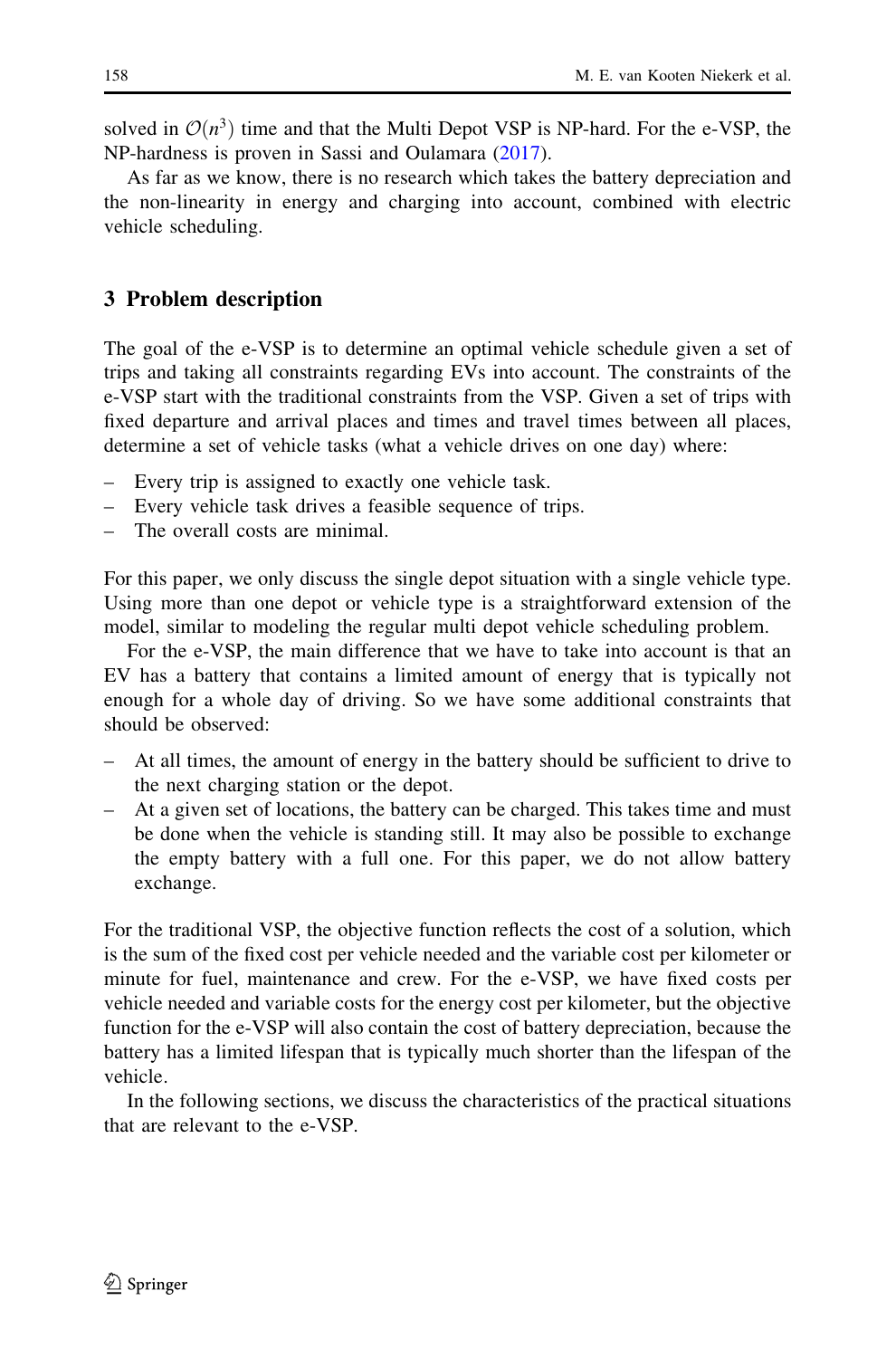# <span id="page-4-0"></span>3.1 Energy cost

For charging an electric vehicle, we need electricity. This electricity comes from the electricity grid. As described on website <http://mpoweruk.com> by Lawson ([2014\)](#page-21-0), the consumption of electricity is not at the same level over a day; usually there is a peak consumption at about the end of the afternoon. The level of the peak determines the capacity needed for the power grid and the power plants, and therefore we see at various electricity companies a Time-of-Use pricing in order to encourage consumers to use electricity outside the peak hours. Because the price of electricity may vary significantly over the day, we want to include this in our model. In our model, we will not assign the cost to the time when the electricity is consumed, but to the time when the electricity that is taken from the grid is put in the battery, because this time determines the electricity cost.

# 3.2 Charging infrastructure

Aside from electricity, we also need facilities to charge the vehicles. Such a charging station has a connection to the electricity grid and has equipment to transfer the electricity to the vehicle, for example a power cable or an induction loop. Charging stations can be built at any location, as long as there is a connection to the electricity grid and enough space where vehicles can charge. The most likely places are depots and terminals of routes.

Every charging station has associated properties and costs:

- Location. The construction cost of a charging station may vary due to ground prices, cooperation of the authorities and availability of a high-power electricity connection in the vicinity.
- Charging capacity (space). For every location, a maximum number of vehicles can be charged simultaneously. This depends on the space available.
- Charging capacity (energy). The capacity of the electricity connection may vary per charging station. With a larger capacity EVs may be charged faster or more EVs can be charged simultaneously. However, this requires a larger cable and will be more expensive.

For our problem formulation, we assume that the charging stations and their properties are known. Vehicle capacity of a charging station and optimization by determining the optimal charging infrastructure is not part of this paper.

# 3.3 Battery properties

An extensive description of battery properties can be found on websites Lawson [\(2014](#page-21-0)) and Buchmann [\(2014](#page-21-0)). The most important properties will be described in the following sections.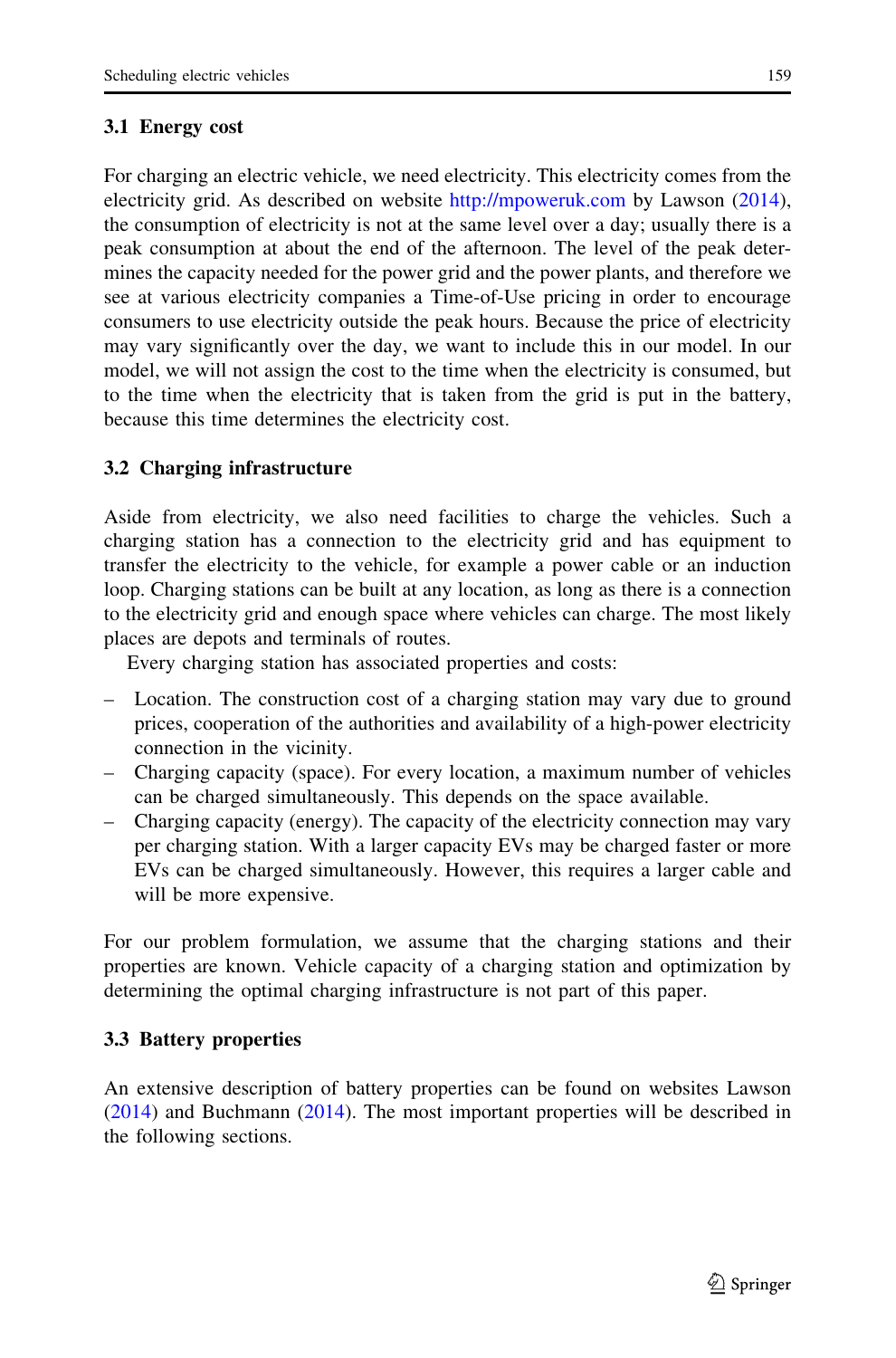#### 3.3.1 Battery capacity

A battery is manufactured for a given capacity. This is the amount of energy that can be stored at standard operating conditions when the battery is new. When the temperature is low or very high, the capacity can be reduced drastically, by tens of percents. This can be prevented by heating or cooling the battery. When this is not done, we have to take the reduced capacity into account by making different schedules for different available capacities. For example: we create a schedule for the summer and one schedule for the winter, when the capacity is 70% of the usual capacity.

#### 3.3.2 Battery lifetime

During the lifetime of a battery, the capacity diminishes because of chemical processes that occur inside the battery due to its usage. The lifetime of a battery is usually specified in the Cycle Lifetime, which is the number of times that the battery can be fully discharged until it is considered end-of-life, which is when, measured at room temperature, the capacity of the battery is 80% of its original capacity. The actual lifetime of a battery is not determined by the number of charge/discharge cycles, but by the amount of energy that has been stored in total. Charging and discharging the battery for 10% can be done ten times the number specified as Cycle Lifetime until the battery reaches its end-of-life.

A second important factor is the Depth of Discharge (DoD). Discharging a battery fully will dramatically reduce its lifetime due to chemical processes that occur in the battery. When we have a battery with a Cycle Lifetime of 1000, then discharging this battery for 10% can be done 10,000 times. In practice, the number will be higher. In Fig. [1](#page-6-0), a graph is shown for a Li-ion battery showing the number of recharge cycles related to the DoD. For every amount of energy in the battery (state of charge, SoC), we can calculate the cost per energy unit. When we want to use this in our models, we have to know what the SoC was before and after charging and use the average cost per kWh in this range. The next paragraphs show an example of a calculation. For other batteries, the calculation will be similar.

We start with finding a formula that calculates the number of charge/recharge cycles *cycles*(*x*) until end-of-life of the battery given the DoD *x* where  $x \in [0, 1]$ . For this, we use the numbers from Fig. [1](#page-6-0) and fit a function to it using the minimal-leastsquares method. Evaluating miscellaneous function families, we get the best fit for an exponential function. The best fit found for the values shown in the graph is:

$$
cycles(x) = 4825.3e^{2.519x}.\t(1)
$$

When we use  $cost_{battery}$  to denote the cost of buying a battery, the cost  $cost(x)$  of one cycle is defined as

$$
cost(x) = \frac{cost_{battery}}{cycles(x)} = \frac{e^{2.519x}}{4825.4} cost_{battery}.
$$
\n(2)

The cost  $z(x_1, x_2)$  of one cycle of charge/discharge between a DoD of  $x_1$  and a DoD of  $x_2$ , where  $x_1 \ge x_2$  is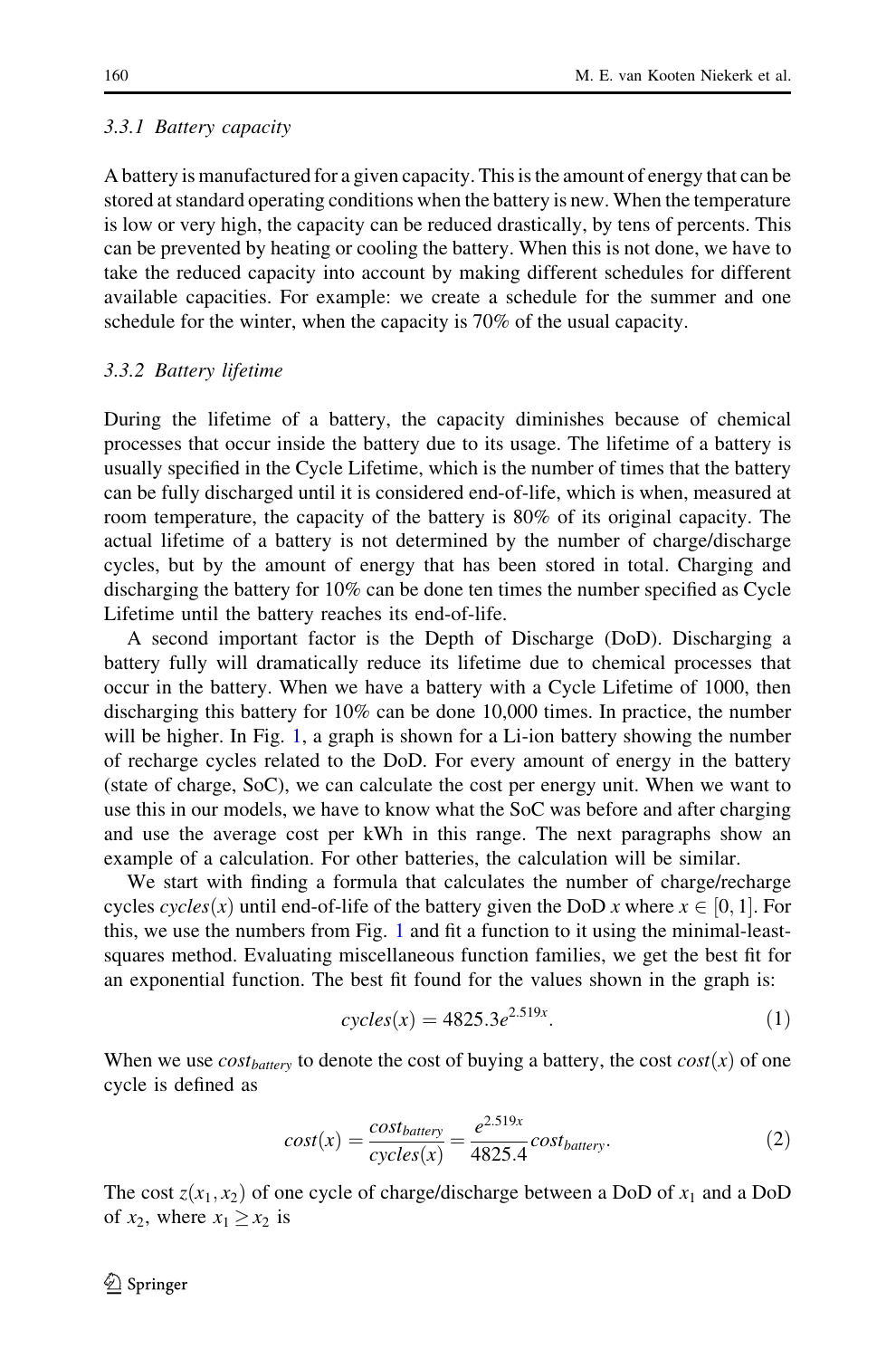<span id="page-6-0"></span>

Fig. 1 Graph showing the relation between DoD and the lifetime of a Li-ion battery, measured in number of recharge cycles. This is measured by repeatedly discharging the battery to the DoD on the horizontal axis. On the vertical axis, the number of charge/recharge cycles until end-of-life is indicated. Graph based on data from page BU808 on Battery University, <http://batteryuniverity.com>

$$
z(x_1, x_2) = cost(x_1) - cost(x_2) = \frac{e^{2.519x_1} - e^{2.519x_2}}{4825.4} cost_{battery}.
$$
 (3)

Note that this formula calculates only the cost related to battery depreciation of a charge/discharge cycle. The cost of the energy itself is not included in this formula.

#### 3.3.3 Battery charging characteristics

Charging a battery is not as simple as it may look. For every kind of battery, the chemistry of the battery should be taken into account. A charger for one type of battery is usually not capable of charging another type. For the Li-ion battery (which is the kind of battery that is used for most electric vehicles), a complex charging scheme applies. This charging scheme implies that until 80% of full charge, the battery is charged quickly and after that, charging will be slowed down in order not to overheat the battery. In practice, charging a battery from 0 to 80% is a linear process and will take about the same time as charging it from 80 to 100%, where charging gradually slows down. In Sect. [4.2,](#page-9-0) we incorporate this in the graph of Model 2 by creating arcs between possible states of charge.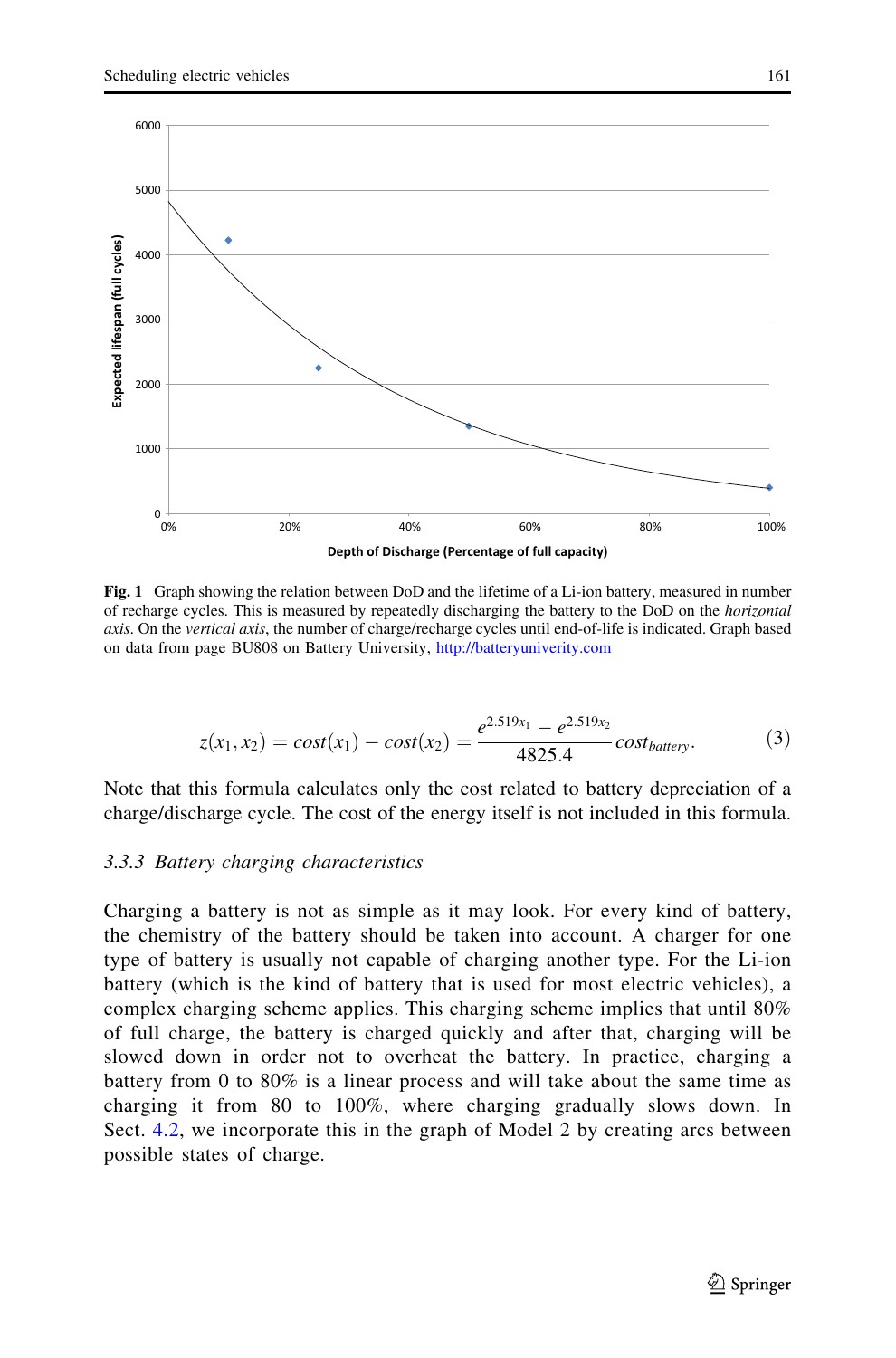### <span id="page-7-0"></span>4 Models to solve the e-VSP

In order to solve the e-VSP, we model it in two different ways. In Model 1, we use a standard VSP-model, to which we add continuous variables to track the charge of the batteries. Model 1 is described in Sect. 4.1. In Model 2, described in Sect. [4.2,](#page-9-0) we extend the underlying graph of the VSP-model in order to keep track of the charge. Every node that represents a trip is replaced by a set of nodes where every node represents a possible state of charge on every trip. We use three different approaches to solve Model 2, we call these Models 2a, 2b and 2c. In Model 2a, we formulate the problem as an ILP and solve it with IBM ILOG CPlex 12.2. In Model 2b, described in Sect. [4.3,](#page-12-0) we use Column Generation (CG) in order to get a good solution and in Model 2c, we use CG in combination with Lagrangian Relaxation, which also gives a good, but not necessarily optimal solution for the e-VSP.

Each one of these models has different properties. These properties are shown in Table 1.

### 4.1 Model 1: e-VSP with continuous variables for battery charge

In our first model, we model the e-VSP in the same way as the VSP: one node per trip and one node at the garage for every possible arrival or departure time. The nodes at the depot are used to keep track of the number of vehicles parked at the depot. For every combination of trip nodes and depot nodes, we create an arc when these two can be driven by the same vehicle. This arc is a connection between two trips and can contain deadhead trips, charging at a charging station and standing still waiting for the next trip. All costs involved with this are associated with the arc, including the cost of the electricity that is used during the trip and the deadhead trip that may be associated with this arc.

For every trip, we assign an extra variable that keeps track of the charge at the start of a trip. For every node and arc we calculate the difference in charge and use this in the model. Ignoring the battery properties as described in Sect. [3.3](#page-4-0), we assume that charging is a linear process and that battery depreciation is linear to the amount of energy used. As we can see in Buchmann [\(2014](#page-21-0)), the behavior of the

| Property                        | Model 1<br>e-VSP continuous | Model 2a<br>e-VSP discrete | Model 2b and 2c<br>e-VSP w. CG |
|---------------------------------|-----------------------------|----------------------------|--------------------------------|
| Charge variable                 | Exact                       | Rounded                    | Rounded                        |
| Time-of-day pricing electricity | No                          | Yes                        | <b>Yes</b>                     |
| Non-linearity of charging time  | No.                         | Yes                        | Yes                            |
| Effects DoD on lifetime         | No.                         | Yes                        | Yes                            |
| Maximum problem size            | Small/medium                | Small/medium               | Large                          |
| Optimal solution guaranteed     | <b>Yes</b>                  | Yes                        | No.                            |
|                                 |                             |                            |                                |

Table 1 Properties of e-VSP models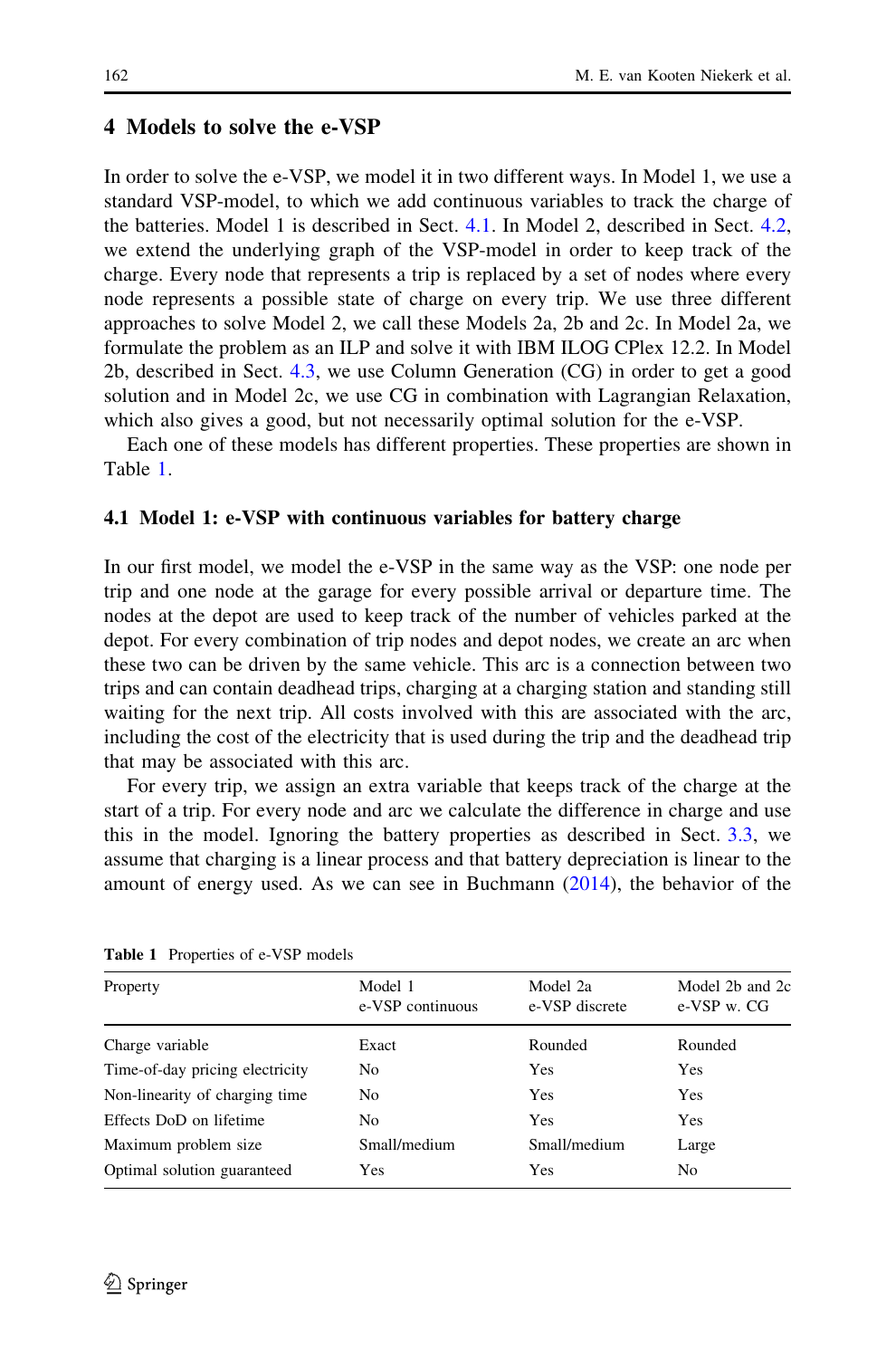battery is linear when the battery is charged for 80% or less, so when we use only 80% of the capacity in our model, this assumption is valid. This assumption is necessary because we want to model this as a linear program.

In the graph, we create for every trip i a node  $n_i$ . The collection of all nodes  $n_i$  is called N. For every minute  $t \in \{0, 1, \ldots, 1919\}^1$  on the depot we also create a node  $d_t$ . For every two trips i and j that may follow each other, we create an arc  $(n_i, n_j)$ with associated variable  $a_{ii}$ . At the depot, for every  $t \in \{0, 1, \ldots, 1918\}$  we create arcs  $(d_t, d_{t+1})$  with associated variable  $g_t$  representing the number of vehicles at the depot at time t. These are single arcs that may represent more than one vehicle:  $g_t$ may be larger than 1. We further use  $g_{1919}$  to represent the total number of required vehicles, because all vehicles will be at the depot at the end of the day. We also create arcs that represent pull-in and pull-out trips from and to the depot. A pull-out arc  $(d_t, n_i)$  is represented by variable  $p_{ti}$ , a pull-in arc  $(n_i, d_t)$  is represented by variable  $q_{it}$ . In our ILP formulation, the variables  $a_{it}$ ,  $p_{ti}$  and  $q_{it}$  are binary variables and  $g_t$  is an integer variable that indicates the use of an arc.

For every node  $n_i$  we require that there is exactly one incoming and one outgoing arc:

$$
\sum_{j:n_j \in N} a_{ji} + \sum_{t=0}^{1919} p_{ti} = 1 \quad \text{for all } i.
$$
 (4)

$$
\sum_{j:n_j \in N} a_{ij} + \sum_{t=0}^{1919} q_{it} = 1 \quad \text{for all } i.
$$
 (5)

For every node  $d_t$  with  $t \in \{1, ..., 1919\}$  at the depot, we make sure that  $g_t$  is equal to the number of vehicles at the depot:

1919

$$
\sum_{i:n_i \in N} q_{it} + g_{t-1} = \sum_{j:n_j \in N} p_{ij} + g_t \text{ for all } t.
$$
 (6)

Furthermore, we need to add constraints to enforce that for every depot, the number of vehicles at the start of the day is equal to that at the end of the day:

$$
\sum_{i:n_i\in N} q_{i1919} + g_{1919} = \sum_{j:n_j\in N} p_{1919j} + g_0.
$$
 (7)

For this case, where we consider only one depot, this equation is obsolete.

Until here, these were the constraints for a standard VSP formulation. For tracking the charge of the battery, we use some additional variables and constraints.

For every trip i, we have a variable  $x_i \in \mathbb{R}^+$ , indicating the charge at the start, and we have a parameter  $u_i \in \mathbb{R}^+$ , for the usage of energy to drive this trip. For every arc  $a_{ii}$ , we define a parameter  $v_{ii} \in \mathbb{R}^+$  for the usage of energy to drive this deadhead trip and a parameter  $w_{ii} \in \mathbb{R}^+$  for the maximum amount of energy that can be

 $\frac{1}{1}$  We continue after midnight until the next morning 8 a.m., because many timetables end after midnight. In this way, we are still able to model them.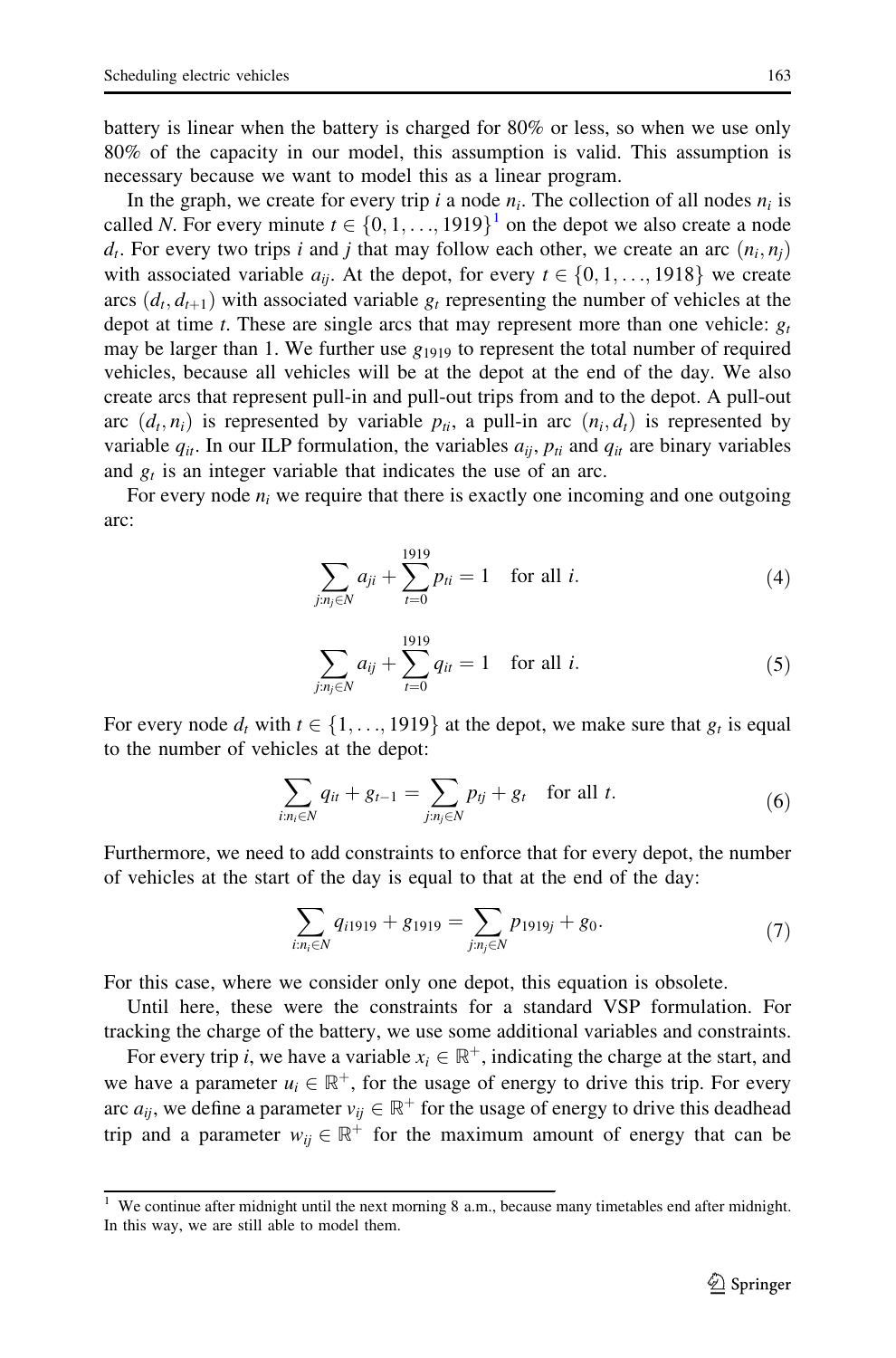<span id="page-9-0"></span>charged on this arc. For now, we assume that charging takes place after a deadhead. For every arc  $(d_t, n_j)$  we define a parameter  $\pi_{t_i} \in \mathbb{R}^+$  and for every arc  $(n_i, d_t)$  we define a parameter  $\rho_{it} \in \mathbb{R}^+$  denoting the energy usage during this arc.

For every trip  $i$ , we require that there is enough energy in the battery to complete the trip:

$$
x_i \ge u_i. \tag{8}
$$

For every trip  $i$ , the charge at the beginning of the trip may not exceed the maximum charge  $x_{max} \in \mathbb{R}^+$ :

$$
x_i \le x_{max}.\tag{9}
$$

For every arc between two trips  $i$  and  $j$ , we make sure that there is enough energy at the start of trip  $i$  in order to drive the deadhead trip:

$$
x_i \ge u_i + a_{ij} v_{ij}.\tag{10}
$$

Because every trip has an outgoing arc, we may omit Constraint (8). We also calculate the charge at the start of trip  $j$ , where  $M$  is an arbitrary large number. For arcs from trip  $i$  to trip  $j$  we use:

$$
x_i - a_{ij}u_i - a_{ij}v_{ij} + a_{ij}w_{ij} + (1 - a_{ij})M \ge x_j.
$$
\n
$$
(11)
$$

For arcs between the depot and a trip j and a maximum SoC of  $SoC<sub>max</sub>$  we use:

$$
SoC_{max} - p_{tj}\pi_{tj} \ge x_j. \tag{12}
$$

And for arcs between a trip *i* and the depot we use:

$$
x_i - q_{it}u_i - q_{it}\rho_{it} \ge 0. \tag{13}
$$

The objective function consists of two terms:

- Fixed costs per vehicle. This is put in the objective by multiplying the costs per vehicle with  $g_{1919}$ , assuming that there are no overnight trips.
- Variable costs per vehicle. This is calculated for every arc and contains the cost of the arc itself and the following trip.

#### 4.2 Model 2a: e-VSP with discrete variables for battery charge

The model from Sect. [4.1](#page-7-0) does not allow the charging time to be non-linear, does not allow the variable cost to be dependent on the SoC and does not allow Time-of-Day-pricing of energy. Because these factors may have a large impact on the costs, we develop a second model. Our second model is largely similar to Model 1 as described in the first paragraph in Sect. [4.1](#page-7-0), but with the difference that we do not keep track of the charge in one single continuous variable per trip. Furthermore, the cost for energy associated with an arc is not the energy used in the trip before and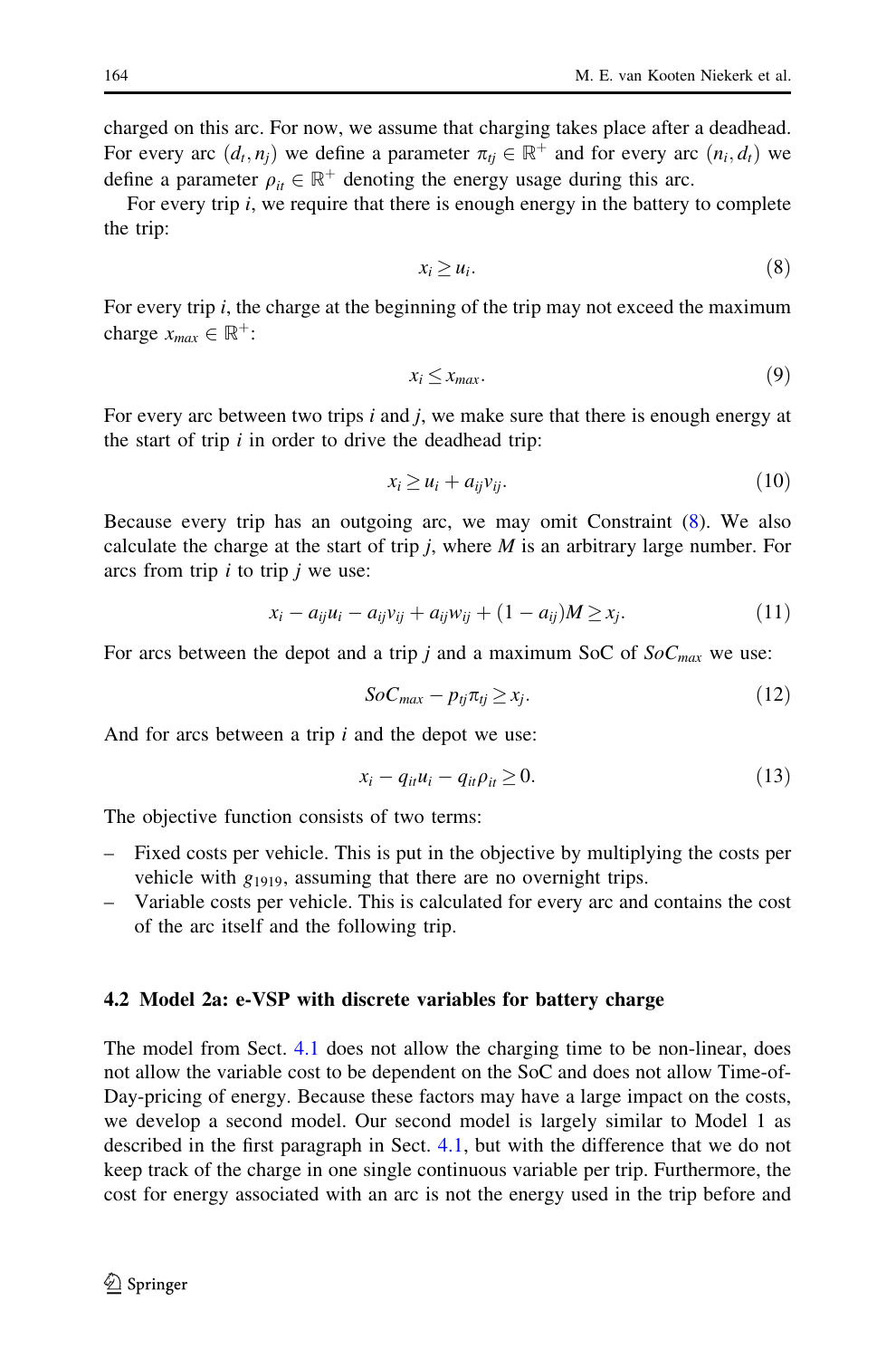<span id="page-10-0"></span>

Fig. 2 Graph representing two trips and 1 depot at the end. The *circles* are the nodes, representing the start or end of a trip in combination with the charge of the vehicle. Trip 1 and 2 both cost 50% energy and between trip 1 and 2 it is possible to charge either 0 or 25%



Fig. 3 The *white* nodes are unreachable, they can be omitted

during the arc, but the energy that was charged during the arc. In this way, we can include the Time-of-Day-pricing in our model.

For every trip we create a set of nodes that represent the combination of trip and SoC of the battery at the start of a trip. To keep the size of the model tractable, we discretize the charge for every trip. Therefore, these values are not exact, but now we are able to take most battery properties from Sect. [3.3](#page-4-0) into account.

In Figs. 2, 3, [4](#page-11-0) and [5,](#page-11-0) we show the construction and subsequent reduction of the graph used for this problem. We show a graph representing two trips and a depot at the end of the block. In Fig. 2, we have drawn nodes for every start and end of a trip in combination with the electric charge of the vehicle at that moment. Arcs represent the allowed sequence of nodes; if it is possible to charge in between these trips, then there is usually more than one arc per node, because it is possible to charge the vehicle at full power, not charge at all or anything in between. In Fig. 3, we have whitened the nodes that are unreachable, because they do not have any outgoing or incoming arc. In Fig. [4,](#page-11-0) these nodes have been removed, together with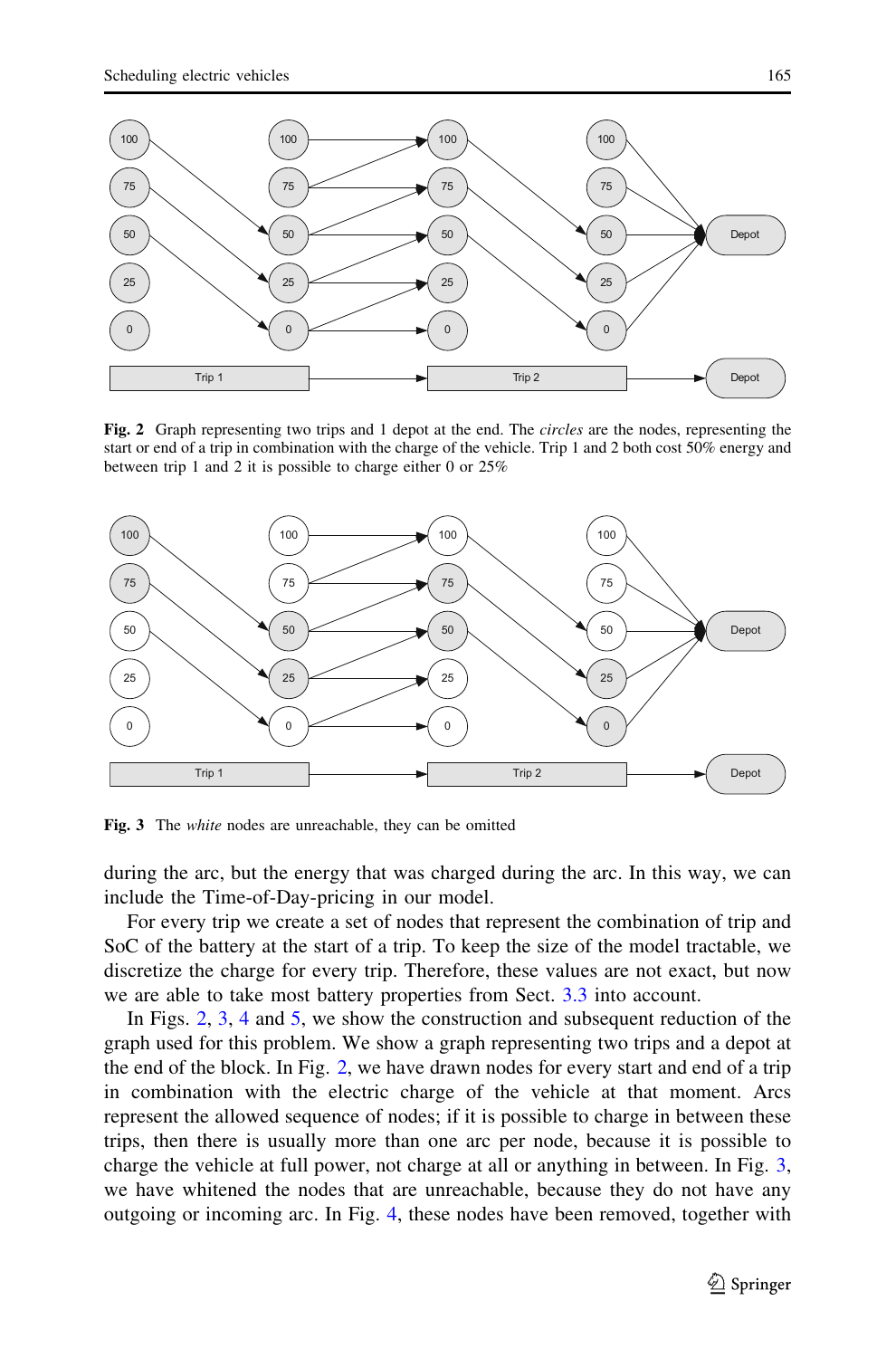<span id="page-11-0"></span>

Fig. 4 Unreachable nodes and unusable arcs are deleted



Fig. 5 Trip end nodes are removed, because there is a one-to-one relationship between trip start nodes and trip end nodes

the now obsolete arcs. We note that for every trip, there is a one-to-one relationship between a trip start node and a trip end node, so we combine them to the trip start nodes. This can be seen in Fig. 5.

For every trip *i* with a SoC at start of  $x_i \in \mathbb{R}^+$ , we create a node  $n_i$  with associated variable  $\eta_{ix} \in \{0, 1\}$  denoting the use of the node. All these nodes form the collection *N*. For the SoC value *x*, we only use values that are a multiple of  $\frac{1}{steps}$ , so only *steps* + 1 different values are possible. The collection of all possible values for the SoC is X. In Figs. [2,](#page-10-0) [3,](#page-10-0) 4 and 5, we use a granularity (referring to steps) of 0.25 and in our experiments in Sect. [5](#page-15-0) we use a granularity of 0.02. When a combination of trip and charge is not possible, because the vehicle does not have enough charge to complete the trip, the node is not created. For every allowed combination of two nodes  $n_{ix}$  and  $n_{jy}$ , we create an arc  $(n_{ix}, n_{jy})$  with associated variable  $a_{ixjy}$ . In this way, when there is enough time between trips to charge, we can also include the decision whether to charge or not on a charging station, as well as the amount of energy to charge.

For the depot, we also create a set of nodes. For every time unit  $t$  and SoC of  $\sigma \in X$ , we create node  $d_{t\sigma}$ . Between every two adjacent nodes  $d_{t\sigma}$  and  $d_{t+1,\sigma'}$ , where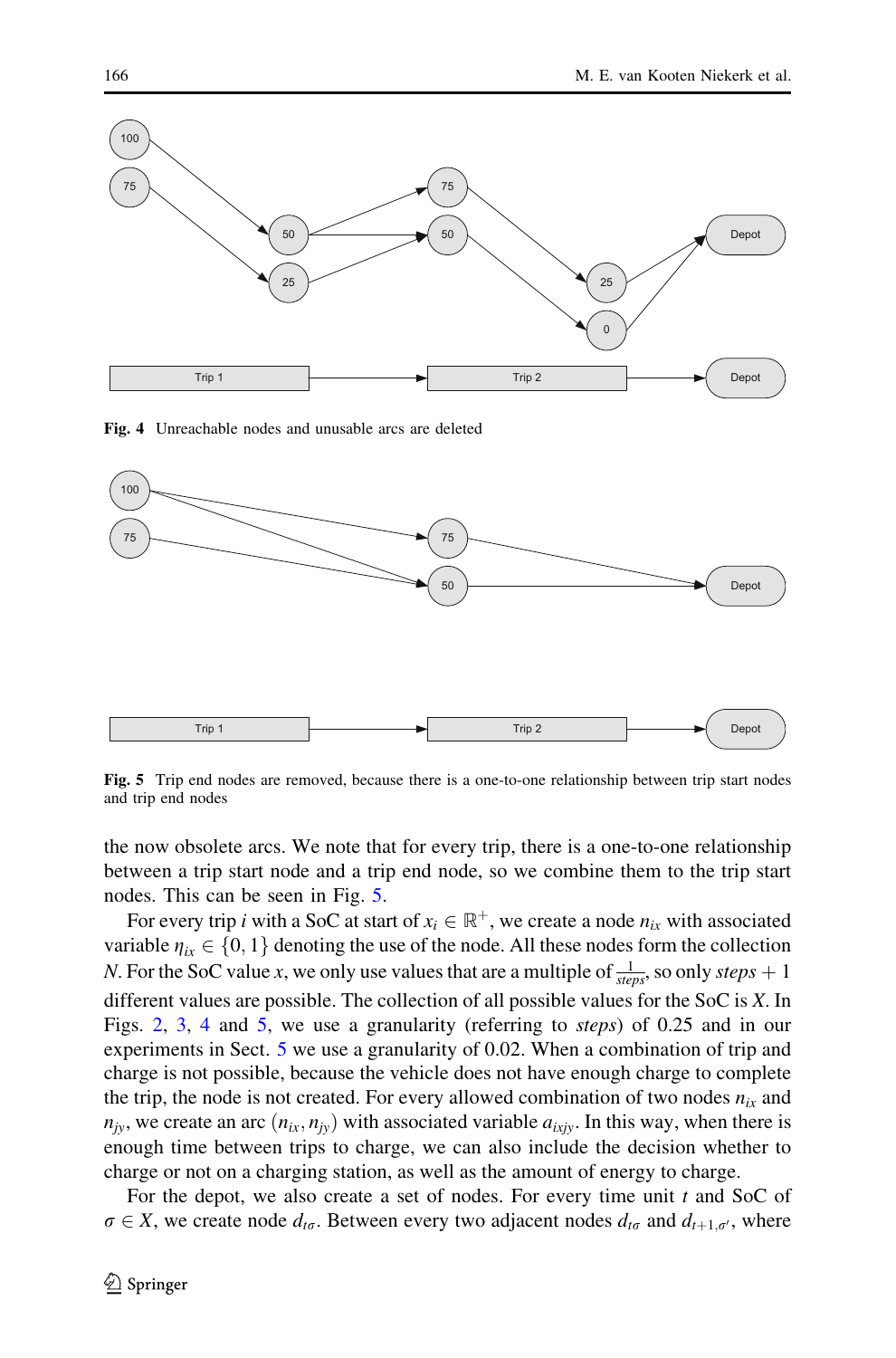<span id="page-12-0"></span> $\sigma'$  is the SoC when the battery is charged from a SoC of  $\sigma$  during one time unit, we create a depot occupation arc  $(d_{t\sigma}, d_{t+1,\sigma})$  with associated variable  $g_{t\sigma}$ , which represents the number of vehicles that are at the depot at time unit t with SoC  $\sigma$ , where  $g_{t\sigma} \in \mathbb{N}^0$ . We also create a depot occupation arc  $(d_{1919\sigma}, d_{0\sigma})$  with variable  $g_{1919\sigma}$ . For deadhead trips from the depot  $d_{t\sigma}$  to an in-service trip  $n_{ix}$  and vice versa we create arcs  $(d_{t\sigma}, n_{ix})$  with variable  $b_{out,t\sigma ix}$  for pull-out trips and  $(n_{ix}, d_{t\sigma})$  with variable  $b_{\text{in,trix}}$  for pull-in trips. The variables  $\eta_{\text{ir}} \in \{0, 1\}$ ,  $a_{\text{ixiv}} \in \{0, 1\}$ ,  $b_{\text{out,trix}} \in$  $\{0, 1\}$  and  $b_{\text{int.6ix}} \in \{0, 1\}$  indicate the use of a node or an arc and are binary.

Using these variables, we formulate the problem as an ILP. Every trip  $i$  should be covered by one vehicle:

$$
\sum_{x \in X} \eta_{ix} = 1 \quad \text{for all } i. \tag{14}
$$

There should be exactly one arc to every in-service trip  $i$ , if it is used:

$$
\sum_{j, y: n_{jy} \in N} a_{jyix} + \sum_{t=0}^{1919} b_{out, totx} = \eta_{ix} \quad \text{for all } i, x.
$$
 (15)

And there should be exactly one arc from every in-service trip  $i$ , if it is used:

$$
\sum_{j, y: n_{jy} \in N} a_{ixjy} + \sum_{t=0}^{1919} b_{in, totx} = \eta_{ix} \text{ for all } i, x.
$$
 (16)

For the depot nodes and arcs, the formulas are somewhat different. We assume that nodes  $d_{t\sigma}$  exist for  $t \in \{0, 1, \ldots, 1919\}$  and for all  $\sigma$ , being from midnight of that certain day to 8 o'clock in the morning the next day. We require the number of incoming vehicles at every depot node to be equal to the number of outgoing vehicles:

$$
\sum_{i,x,n_{ix}\in N}b_{in,t\sigma ix}+g_{t\sigma}=\sum_{i,x,n_{ix}\in N}b_{out,t\sigma' ix}+g_{t+1,\sigma'}\quad\text{for all }t<1919,\sigma.
$$
 (17)

Then we make sure that the number of vehicles at the start of the day is equal to the number at the end of the day.

$$
\sum_{i,xn_{ix} \in N} b_{in,1919\sigma ix} + g_{1919\sigma} = \sum_{i,xn_{ix} \in N} b_{out,1919\sigma' ix} + g_{0\sigma'}.
$$
 (18)

#### 4.3 Model 2b: Column Generation

Both Models 1 and 2a in Sects. [4.1](#page-7-0) and [4.2](#page-9-0) give good solutions for the e-VSP. However, in practice we see that both methods are too slow to be applicable in reallife instances with more than 10 vehicles. In this case, we may use the technique of Column Generation to find a good, not necessarily optimal solution (see for example Desaulniers et al. [2005](#page-21-0)).

For this, we redefine the ILP we use. First we define the Restricted Master Problem (RMP). We look for the optimal set of vehicle tasks while covering all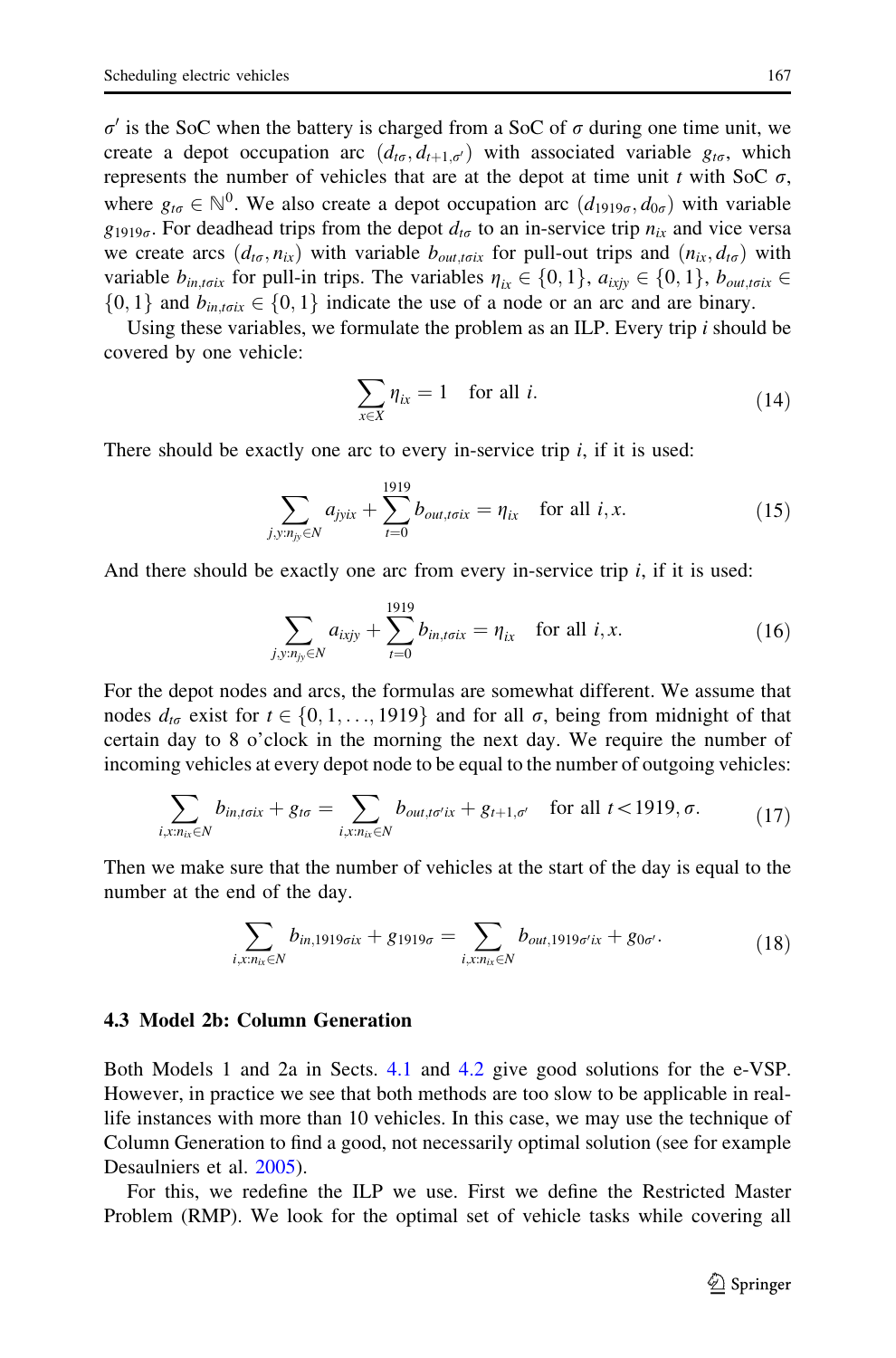<span id="page-13-0"></span>trips, where a vehicle task is a set of trips that can be driven by one vehicle on a day, taking all constraints with respect to the charge of the EV into account. We use variables  $b_k \in \{0, 1\}$  for every valid vehicle task  $k \in K$ , where K is the collection of all valid vehicle tasks in the RMP, that indicates if that vehicle task is used in the solution; we use  $c_k$  to denote the cost of vehicle task  $k \in K$ . Furthermore, we use binary parameters  $r_{ki} \in \{0, 1\}$  to indicate if trip i is part of vehicle task k.

For the objective function, we use:

Minimize: 
$$
\sum_{k \in K} c_k b_k.
$$
 (19)

For every trip *i*, we require that it is part of at least one vehicle task:

$$
\sum_{k \in K} r_{ki} b_k \ge 1 \quad \text{for all } i. \tag{20}
$$

$$
b_k \in \{0, 1\} \quad \text{for all } k. \tag{21}
$$

When we get a result for Constraint 20 that is larger than one, this will translate in multiple vehicles on one trip. In this case, we choose one vehicle to drive the trip and the other vehicle will drive the trip as deadhead trip.

At the start, we fill the RMP with dummy vehicle tasks, one for every trip. These dummy vehicle tasks each contain one trip; when we run the Column Generation, these columns will be discarded soon.

We start with relaxing the integrality constraints: instead of  $b_k \in \{0, 1\}$ , we require  $b_k \geq 0$ . When solving this linear programming (LP) relaxation of this RMP, we get a dual cost for every constraint, that is for every trip. In order to improve the solution of the RMP, we look for extra columns (vehicle tasks) with negative reduced cost. The reduced cost of a column is the cost  $c_k$  of the column minus the sum of the dual cost of all trips included in the vehicle task.

The subproblem is to find vehicle tasks with negative reduced costs. Hereto, we use the graph from Sect. [4.2](#page-9-0) and for every arc that ends in a trip, we subtract the dual cost of that trip. Then we look for the path with minimum cost from  $d_0$  to  $d_{1919}$ . If this cost is non-negative, we cannot improve on the solution of the RMP, else we add the column to the RMP and solve it again. We continue until the master problem has been solved to optimality.

At this moment, we have a set of variables  $b_k$ , which indicate which vehicle tasks are part of the optimal solution. However, we do not have a guarantee that the values of these variables are integral. When we have a fractional result, we have different strategies to end up with an integer solution. We do this by reducing the size of the master problem, making heuristic decisions about arcs, nodes and vehicle tasks. The heuristics that we apply are:

– Inspired by Desrosiers et al. [\(2014](#page-21-0)), we analyze the result from Column Generation. For the columns that have a strictly positive result in the RMP, we look for identical rows. This means that the trips belonging to these rows always occur together in a vehicle task. When these occur and these trips are consecutive, we merge these two trips and update the graph.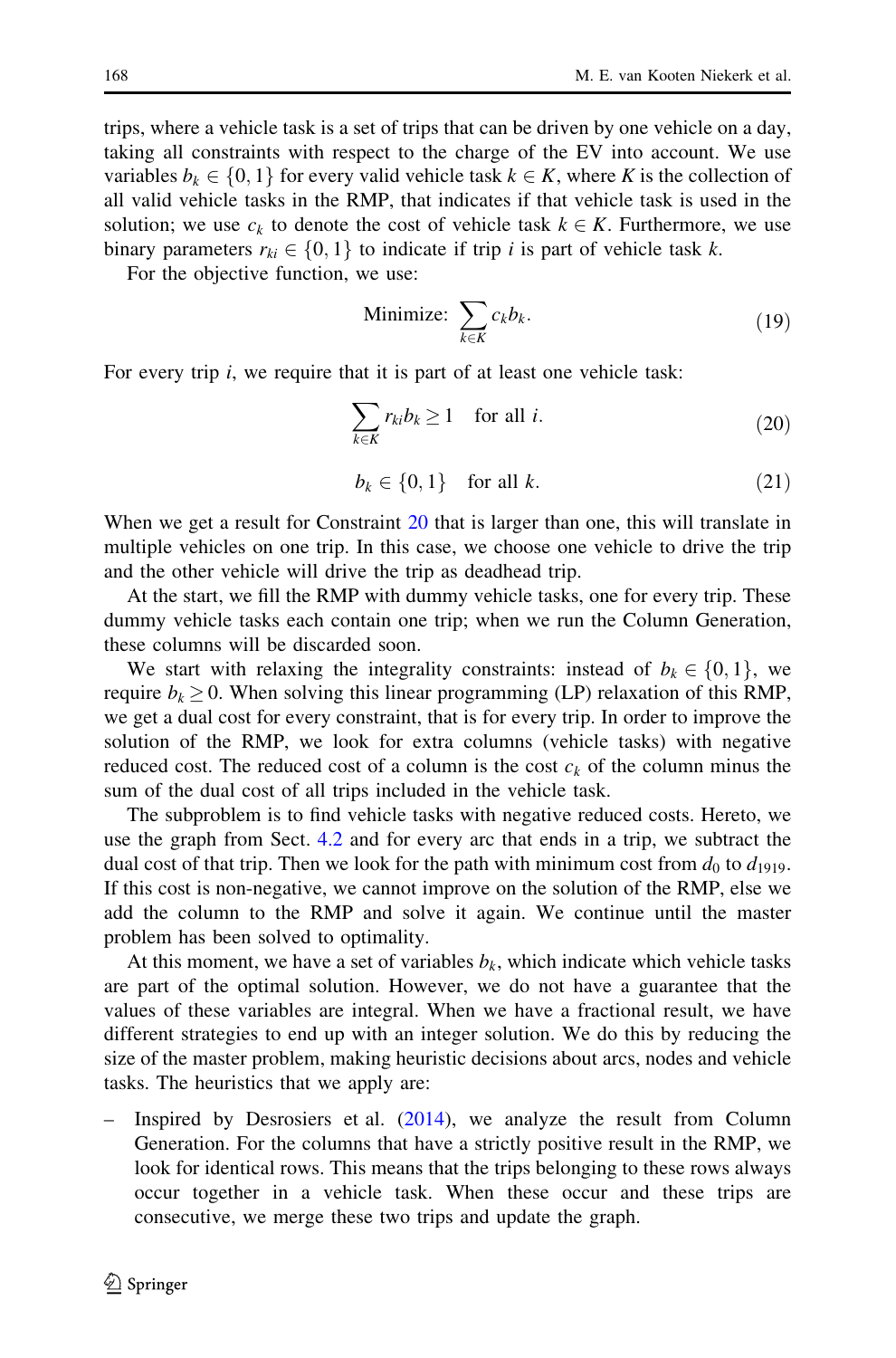- <span id="page-14-0"></span>– If there are columns that have a result in the Master Problem larger than 0.95 then the value of these columns is set to 1, these columns are removed from the RMP and the nodes and arcs that belong to these columns are removed from the graph. Then we solve the RMP again with the same columns. This is similar to the Truncated Column Generation approach as described in Section 5 in Pepin et al. ([2009\)](#page-21-0).
- If there is any arc that is used by columns or vehicle tasks with a total value for  $b_k$  in the RMP of at least 0.99, we fix this arc and solve the RMP again with the same columns.
- If there is any arc that is not used by any column or vehicle tasks or is used by columns and vehicle tasks with a total value for  $b_k$  in the RMP of less than 0.01, we remove this arc from the graph and solve the RMP again with the same columns.
- If nothing of the above leads to a reduction of the graph and RMP, we fix all columns with a value of 0.7 or more by setting the value to 1. If there are no such columns, we fix the column with the largest value. Then we solve the RMP again with the same columns.

We repeat these steps until the RMP has an integral solution.

# 4.4 Model 2c: Column Generation in combination with Lagrangian Relaxation

In Sect. [4.3](#page-12-0), we used the duals from the LP relaxation for generation of additional columns. In Huisman et al. ([2005\)](#page-21-0), an interesting alternative approach to obtain dual values for use in Column Generation is explained.

In Eqs. [19](#page-13-0) and [20,](#page-13-0) we have defined the master problem for Column Generation:

$$
\min \sum_{k \in K} c_k b_k \tag{22}
$$

$$
\text{s.t.} \sum_{k \in K} r_{ki} b_k \ge 1 \quad \text{for all} \quad ib_k \in \{0, 1\}. \tag{23}
$$

We introduce a Lagrangian Multiplier  $\lambda_i \in \mathbb{R}$  for every constraint i and put the constraints in the objective function:

$$
\Phi(\lambda) = \min \sum_{k \in K} c_k b_k + \sum_i \lambda_i \left( 1 - \sum_{k \in K} r_{ki} b_k \right) \tag{24}
$$

s.t. 
$$
b_k \in \{0, 1\}.
$$
 (25)

For every non-negative vector of Lagrangian Multipliers  $\lambda$ ,  $\Phi(\lambda)$  gives a lower bound of the solution of the original LP in Eq. 22. Since we can rewrite the objective to  $\sum_{k\in K} b_k(c_k - \sum_{i:n_i\in N} \lambda_i r_{ki}) + \sum_{i:n_i\in N} \lambda_i$ , we observe that the value for  $\Phi(\lambda)$  in Eq. 24 is minimized when we set  $b_k = 1$  when  $c_k - \sum_{i:n_i \in N} \lambda_i r_{ki} < 0$  and  $b_k = 0$  otherwise. We solve the Lagrangian Dual Problem, which is maximizing  $\Phi(\lambda)$ . For this optimization, we use subgradient optimization.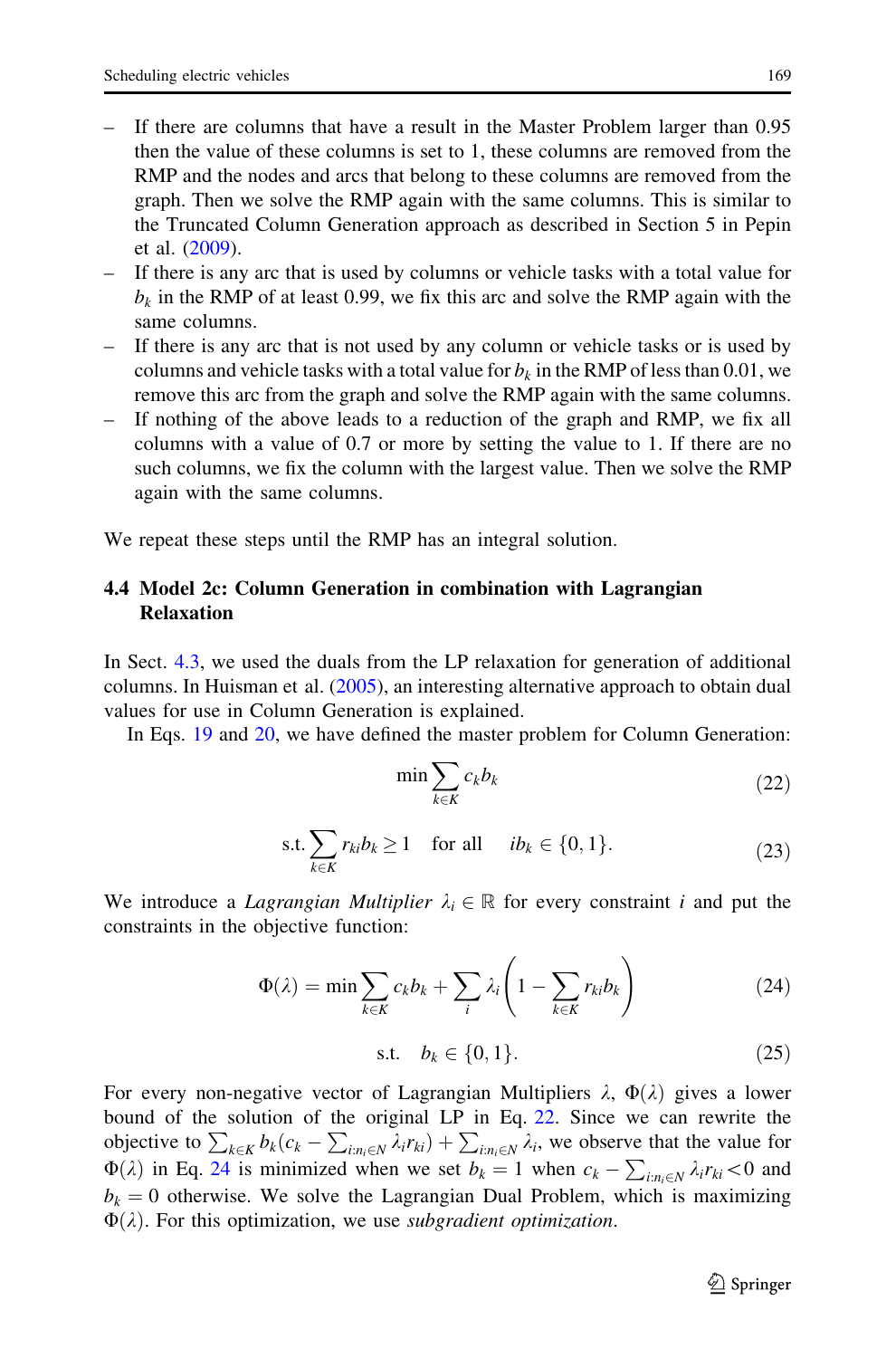<span id="page-15-0"></span>The values for  $\lambda$  when  $\Phi(\lambda)$  is maximal can be used as duals for the Column Generation. However, in practice often duplicate columns are generated because already generated columns will get a reduced cost of zero. When zero is the minimal reduced cost possible, we want a column that is not identical to one that is already in the base of the RMP. In order to prevent this, we apply the heuristic from Freling [\(1997](#page-21-0)) and Carraresi et al. [\(1995](#page-21-0)) that changes the vector  $\lambda$  so that all current columns will have a non-negative reduced cost and the value of the Lagrangian function  $\Phi(\lambda)$  will not decrease. The heuristic is described in Fig. [1.](#page-14-0)

```
for each column k with c_k - \sum_{i: n_i \in N} \lambda_i r_{ki} < 0 do
       \delta := \frac{c_k - \sum_{i: n_i \in N} \lambda_i r_{ki}}{\sum_{i: n_i \in N} r_{ki}}for<br>each i with r_{ki} = 1 do<br>\lambda_i := \lambda_i + \delta;end
end
```
Algorithm 1: Heuristic to modify Lagrangian multipliers

The rest of the solution approach is equal to Sect. [4.3.](#page-12-0)

### 5 Computational results

To test our algorithms, we use data from the city of Leuven, provided by De Lijn. We will evaluate the cost of exploiting the urban routes 2, 3 and 600/601 with electric vehicles. In the situation where these routes are all driven by buses running on fossil fuel, 27 buses are needed, which drive 543 trips of in total 337:51 h per day. This schedule is shown in Fig. [6](#page-16-0). For our optimizations, we use electric vehicles with two different capacities. Every optimization uses one vehicle type, so every optimization is done for every capacity. The characteristics of the electric vehicles are:

- Battery capacity: 122 or 244 kWh
- Energy usage: 1.2 kWh per km
- Charge speed: 2.0 kWh per minute

For Model 2 we use 51 nodes per trip to reflect the SoC in steps of 0.02. In order to compare Model 1 with these models, we use a linear charging/discharging scheme instead of the more realistic non-linear scheme.

For our calculations, we assume that charging can only take place at four specific sites. When the bus stops at one of those places, the battery will charge. The charging stations are located at

- Kessel-Lo, Hulsberg
- Leuven, Gasthuisberg Campus
- Leuven, Stelplaats Diestsepoort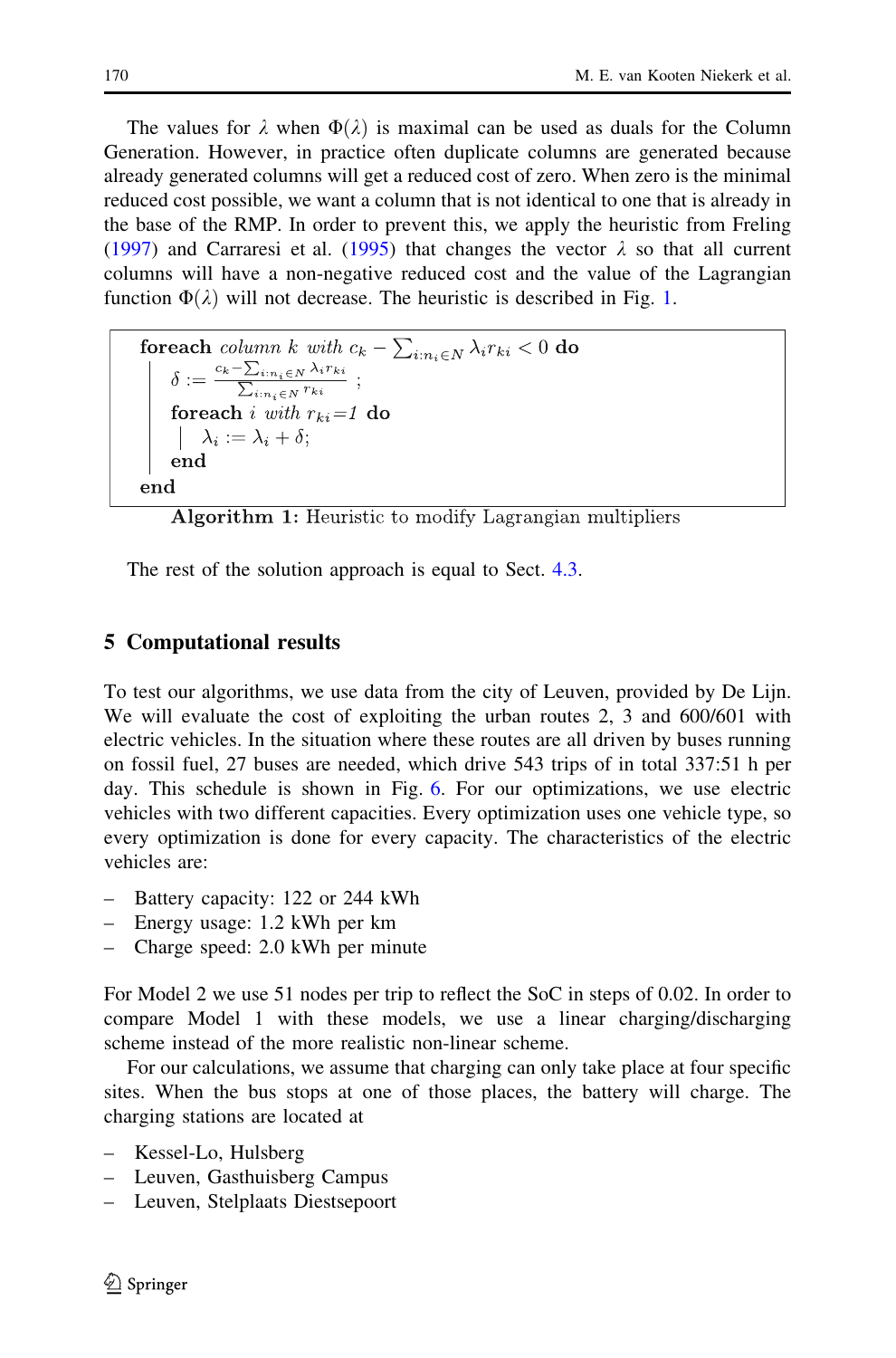<span id="page-16-0"></span>

Fig. 6 Vehicle schedule for the urban service of Leuven, based on the usage of fossil fuel powered vehicles. On the *horizontal axis*, the time of day is denoted. Every row shows the schedule of one vehicle. The numbers below the trips denote the route and direction of the trip

#### – Leuven, Vaartkom

All optimizations are run on a computer with an Intel $@Core^{TM}$ 17-3770 microprocessor running on 3.4 GHz, with 16 GB RAM memory. We implemented the algorithms in Java 7, using IBM ILOG CPLEX 12.2 for solving LPs and ILPs.

In order to evaluate our algorithms, we have split the vehicle schedule in three parts, one part with all trips on route 2, one part with the trips on route 3 and one part with all trips on routes 600 and 601. For all three datasets, we executed all four models for both battery capacities. Furthermore, to test the scalability and interlining, we also run Models 3 and 4 on a dataset with all four lines 2, 3, 600 and 601 together. The results of these optimizations can be found in Table [2.](#page-17-0) For comparison, we have also added the same data for traditional vehicle scheduling in this table. Illustrations of the solutions for traditional vehicle scheduling can be found in Fig. 6 and for Model 4 in Figs. [7](#page-19-0) and [8.](#page-20-0)

When we compare the graphs of the traditional vehicle schedule in Fig. 6 with the one of Model 2c and 244 kWh in Fig. [8](#page-20-0), we see that most of the schedule is the same. In the early morning and the early evening, extra layover is added to the schedule in order to charge the vehicle. The capacity of 244 kWh seems to be enough for vehicles that do not drive during the evening, but is not enough for vehicles driving all day. For those vehicles, extra charging time needs to be scheduled.

Comparing the traditional vehicles schedule with the one of Model 2c and 122 kWh in Fig. [7](#page-19-0) shows that virtually every vehicle will run out of electricity if the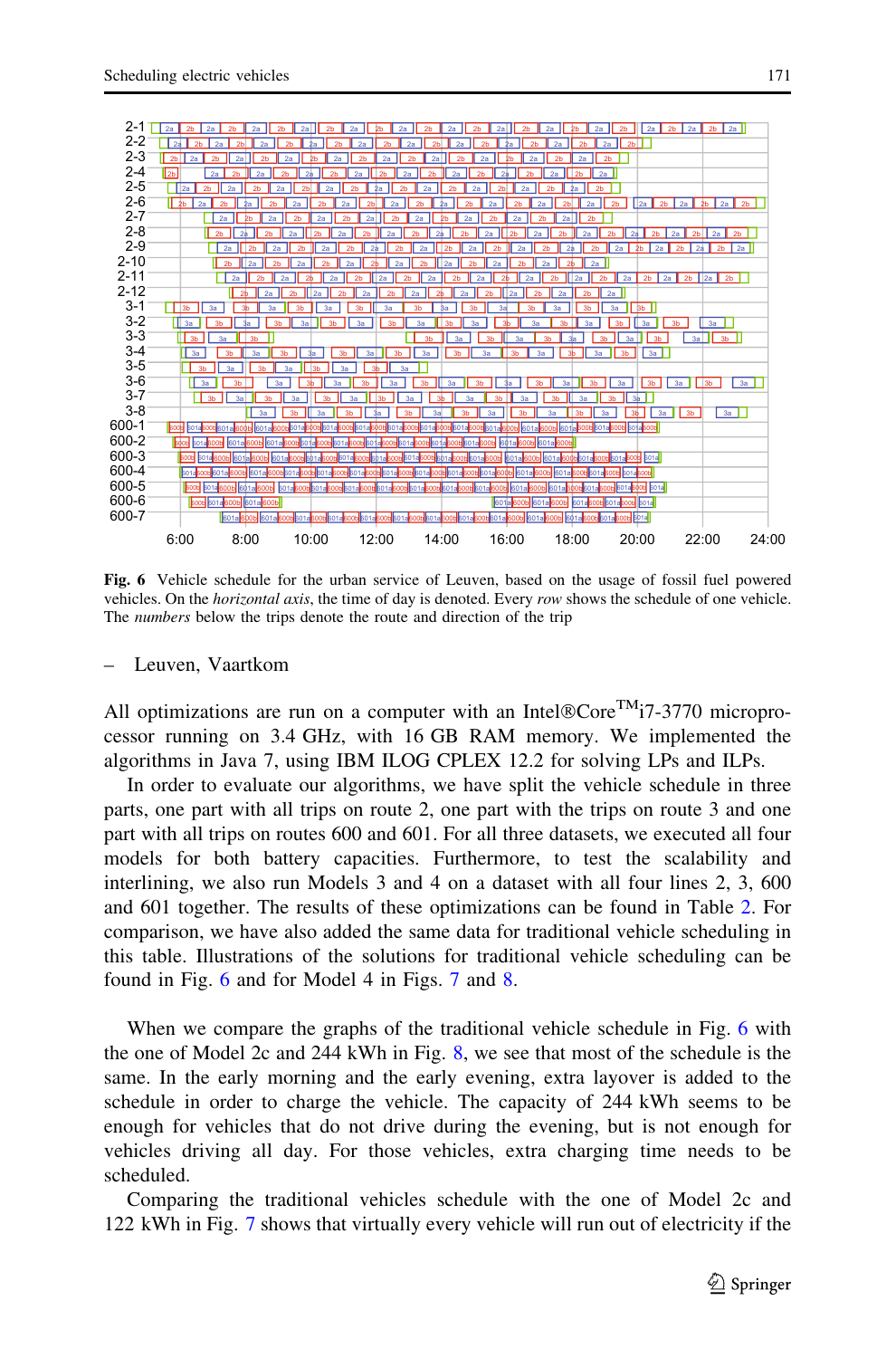<span id="page-17-0"></span>

| Method                | iset<br>Data               | Trips |                | Battery capacity 122 kWh |           |            |             |                 |
|-----------------------|----------------------------|-------|----------------|--------------------------|-----------|------------|-------------|-----------------|
|                       |                            |       | Уeл.           | In-serv hours            | Dhd hours | Idle hours | Total hours | Optim dur. (s)  |
| Trad                  | Route 2                    | 241   | $\bar{\omega}$ | 159:30                   | 4:32      | 16:08      | 180:10      | 0               |
| Trad                  | Route 3                    | 127   | $^{\circ}$     | 93:58                    | 4:04      | 16:45      | 14:47       | 0               |
| $_{\rm Trad}$         | Route 600/601              | 175   |                | 84:23                    | 1:04      | 7:02       | 92:29       | 0               |
| $\operatorname{Trad}$ | <b>NUS</b>                 | 543   |                | 337:51                   | $0 + 6$   | 39:55      | 387:26      |                 |
| $1-MIP$               | Route 2                    | 241   | ₹              | 159:30                   | 5:08      | 26:16      | 190:54      | 464             |
| $1-MIP$               | Route 3                    | 127   |                | 93:58                    | 4:20      | 21:00      | 119:18      | 104             |
| $1-MIP$               | Route 600/601              | 175   |                | 84:23                    | 1:04      | 10:43      | 96:10       | 326             |
| IMP                   | <b>NNS</b>                 | 543   |                | 337:51                   | 10:32     | 57:59      | 406:22      | 894             |
| 2a-MIP with discr     | $\mathbf 2$<br>Route       | 241   | ≌              | 159:30                   | 4:44      | 28:46      | 193:00      | 929             |
| 2a-MIP with discr     | Route 3                    | 127   | $^{\circ}$     | 93:58                    | 4:20      | 23:04      | 121:22      | $\overline{19}$ |
| 2a-MIP with discr     | Route 600/601              | 175   |                | 84:23                    | 1:04      | 12:33      | 98:00       | $\frac{4}{2}$   |
| 2a-MIP with discr     | <b>N</b> OS                | 543   |                | 337:51                   | 10:08     | 64:23      | 412:22      | 990             |
| $2b-CG$               | $\mathbf{\Omega}$<br>Route | 241   | ≌              | 159:30                   | 4:56      | 28:39      | 193:05      | 1045            |
| $2b-CG$               | Route 3                    | 127   |                | 93:58                    | 4:20      | 23:48      | 122:06      | $\overline{4}$  |
| $2b-CG$               | Route 600/601              | 175   |                | 84:23                    | 1:12      | 13:42      | 99:17       | 193             |
| $2b-CG$               | <b>N</b> OS                | 543   | $^{28}$        | 337:51                   | 10:28     | 66:09      | 414:28      | 1379            |
| $2b-CG$               | All Routes                 | 543   | 28             | 337:51                   | 14:24     | 64:18      | 416:33      | 49330           |
| 2c-CG with LR         | Route 2                    | 241   | 13             | 159:30                   | 4:56      | 29:21      | 193:47      | 102             |
| 2c-CG with LR         | Route 3                    | 127   | Ō              | 93:58                    | 5:31      | 22:52      | 122:21      | 27              |
| 2c-CG with LR         | Route 600/601              | 175   |                | 84:23                    | 1:04      | 13:10      | 98:37       | 32              |
| 2c-CG with LR         | SUM                        | 543   | 29             | 337:51                   | 1:3       | 65:23      | 414:45      | I6I             |
| 2c-CG with LR         | All Routes                 | 543   | 28             | 337:51                   | 17:42     | 63:49      | 419:22      | 974             |

Table 2 Results for e-VSP

Table 2 Results for e-VSP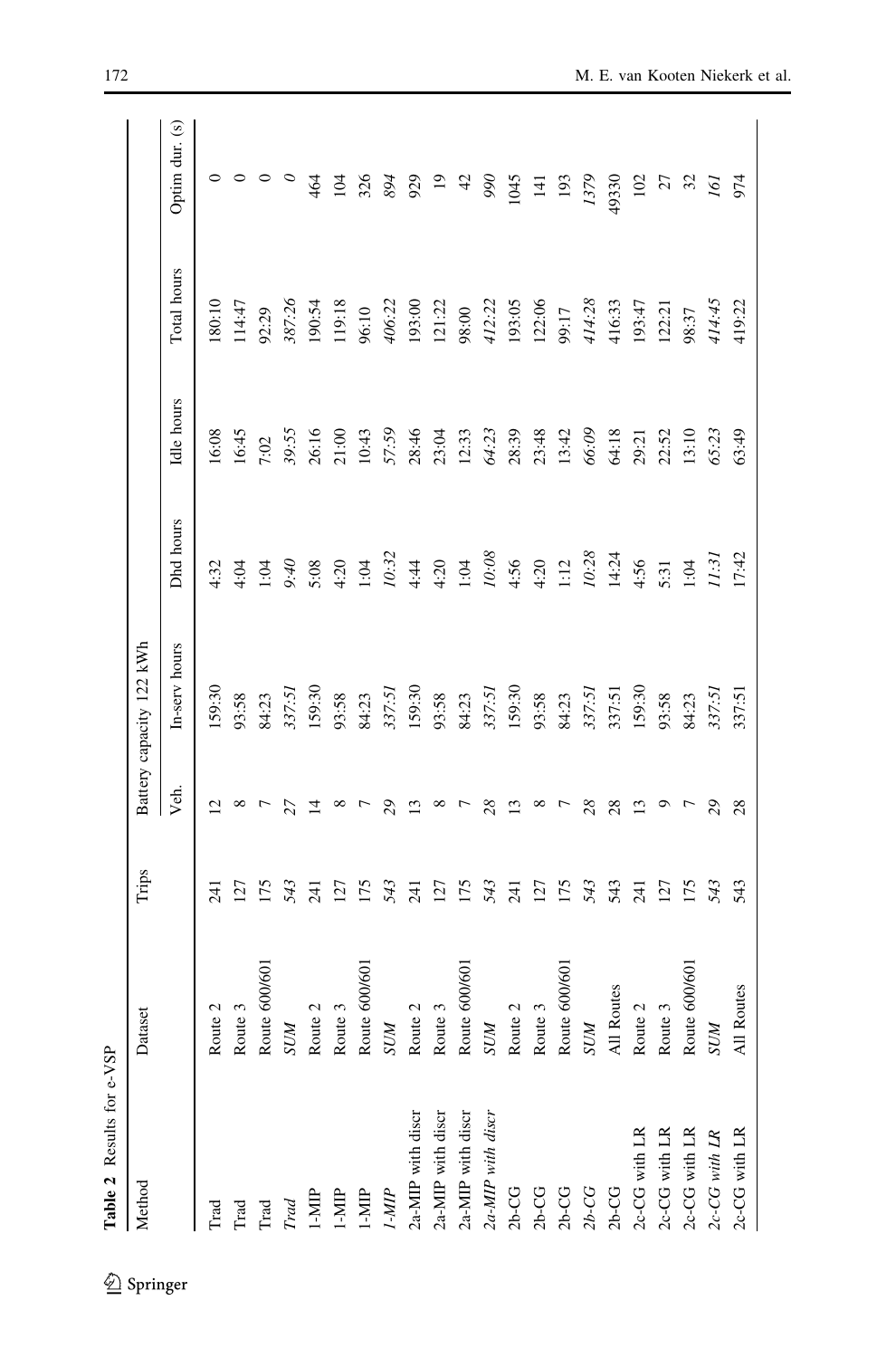| t        |  |
|----------|--|
|          |  |
| $\vdots$ |  |
|          |  |

| Method                 | iset<br>Data            | Trips            |            | Battery capacity 244 kWh |           |            |             |                 |
|------------------------|-------------------------|------------------|------------|--------------------------|-----------|------------|-------------|-----------------|
|                        |                         |                  | Veh.       | In-serv hours            | Dhd hours | Idle hours | Total hours | Optim dur. (s)  |
| Trad                   | te $2$<br>Rout          | $\overline{5}$   |            | 159:30                   | 4:32      | 16:08      | 80:10       | 0               |
| Trad                   | te <sub>3</sub><br>Rout | 127              | $^{\circ}$ | 93:58                    | 4:04      | 16:45      | 114:47      |                 |
| $_{\rm Trad}$          | Route 600/60            | 175              |            | 84:23                    | 1:04      | 7:02       | 92:29       |                 |
| $_{\mathit{Trad}}$     | <b>N/DS</b>             | 543              |            | 337:51                   | 01.6      | 39:55      | 387:26      |                 |
| $1-MP$                 | $\mathcal{L}$<br>Route: | 241              |            | 159:30                   | 4:32      | 21:19      | 185:21      |                 |
| $1-MIP$                | Route 3                 | 127              |            | 93:58                    | 4:04      | 19:45      | 117:47      |                 |
| $1-MIP$                | Route 600/601           | 175              |            | 84:23                    | 1:04      | 9:42       | 95:09       |                 |
| IMIP                   | <b>N</b> OS             | 543              |            | 337:51                   | 01.6      | 50:46      | 398:17      |                 |
| 2a-MIP with discr      | 2<br>Route:             | $\overline{241}$ |            | 159:30                   | 4.32      | 26:10      | 190:12      | 1325            |
| 2a-MIP with discr      | Route 3                 | 127              |            | 93:58                    | 4:04      | 21:04      | 119:06      | $\overline{15}$ |
| 2a-MIP with discr      | Route 600/601           | 175              |            | 84:23                    | 1:04      | 11:37      | 97:04       | 38              |
| 2a-MIP with discr      | <b>N</b> NS             | 543              |            | 337:51                   | $0 + 6$   | 58:51      | 406:22      | 1378            |
| $2b-CG$                | N<br>Route:             | <b>EK2</b>       |            | 159:30                   | 5:28      | 20:38      | 185:36      | 979             |
| $2b-CG$                | Route 3                 | 127              | ∞          | 93:58                    | 4:20      | 18:48      | 117:06      | 128             |
| $2b-CG$                | Route 600/601           | 175              |            | 84:23                    | 1:04      | 9:33       | 95:00       | $\overline{14}$ |
| $2b$ -CG               | <b>N</b> OS             | 543              | 28         | 337:51                   | 10:52     | 48:59      | 397:42      | 1248            |
| $2b-CG$                | All Routes              | 543              | 28         | 337:51                   | 16:54     | 45:31      | 400:16      | 49290           |
| 2c-CG with LR          | Route 2                 | $\overline{5}$   | 2          | 159:30                   | 4:32      | 19:36      | 183:38      | $\mathfrak{S}$  |
| 2c-CG with LR          | e <sub>3</sub><br>Rout  | 127              | $^{\circ}$ | 93:58                    | 4:52      | 18:03      | 116:53      | 25              |
| 2c-CG with LR          | te 600/60<br>Rout       | I75              | ŗ          | 84:23                    | 1:04      | 10:21      | 95:48       | $\frac{8}{2}$   |
| $2c\text{-}CG$ with LR | <b>N/DS</b>             | 543              | 27         | 337:51                   | 10:28     | 48:00      | 396:19      | 143             |
| 2c-CG with LR          | All Routes              | 543              | 27         | 337:51                   | 18:12     | 47:43      | 403:46      | 539             |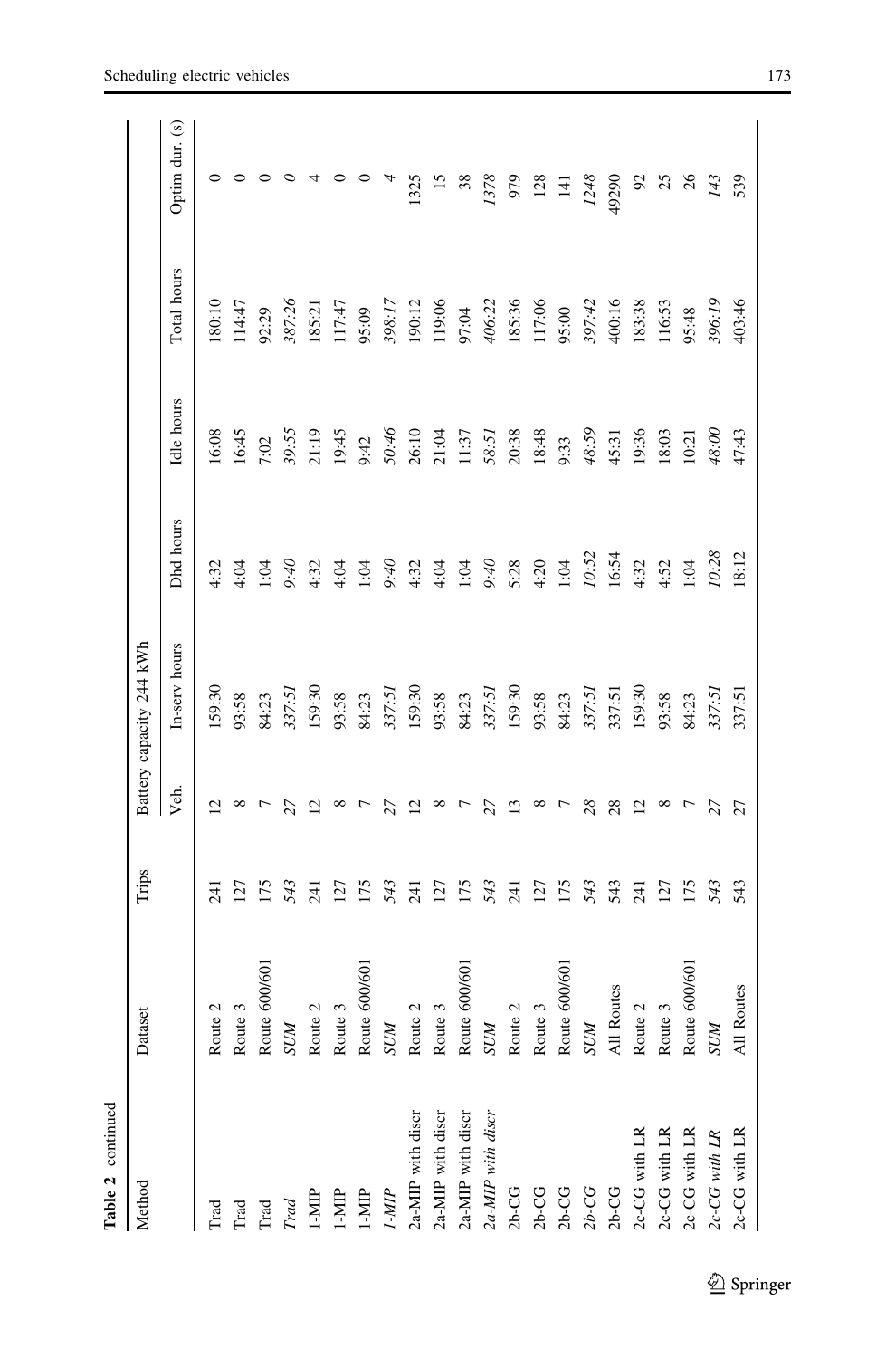<span id="page-19-0"></span>

Fig. 7 Vehicle schedule for the urban service of Leuven, using Model 2c (Column Generation with Lagrangian Relaxation) for optimization and a battery capacity of 122 kWh. On the *horizontal axis*, the time of day is denoted. Every row shows the schedule of one vehicle. The *numbers* below the trips denote the route and direction of the trip. The *black line* through the trips show the SoC during the day, where the top of the trip is an SoC of 1.0 and the *bottom* of the trip corresponds with an SoC of 0.0

traditional vehicle schedule is used. During the whole day, extra layovers are scheduled in order to charge the batteries.

Comparison of the four models we proposed for solving the e-VSP shows that Model 1 gives the best results, followed by Models 2a, 2c and 2b. It was to be expected that Model 2a gives worse results than Model 1, because Model 2a is an approximation of Model 1. For the complex case of 122 kWh, we see that the run time is comparable. For the easy case of 244 kWh, however, Model 1 is very fast. The disadvantage of Model 1 is that it can not handle non-linear charging schemes; but when this is not necessary, Model 1 is the best choice for instances with an almost sufficient battery capacity. Models 2b and 2c both give comparable results, which are only a few percent more expensive than Models 1 and 2a. The main difference between Models 2b and 2c is the runtime. Model 2c is much faster than Model 2b, and in Model 2c the problem with the full dataset is tractable in reasonable time, while it is not in Model 2b.

### 6 Conclusion

In this article, we have shown that the properties of EVs have to be taken into account, because else we will end up with an infeasible vehicle schedule. For this, we defined the e-VSP in Sect. [3](#page-3-0) and see that in most cases, extra vehicles are needed for a feasible vehicle schedule.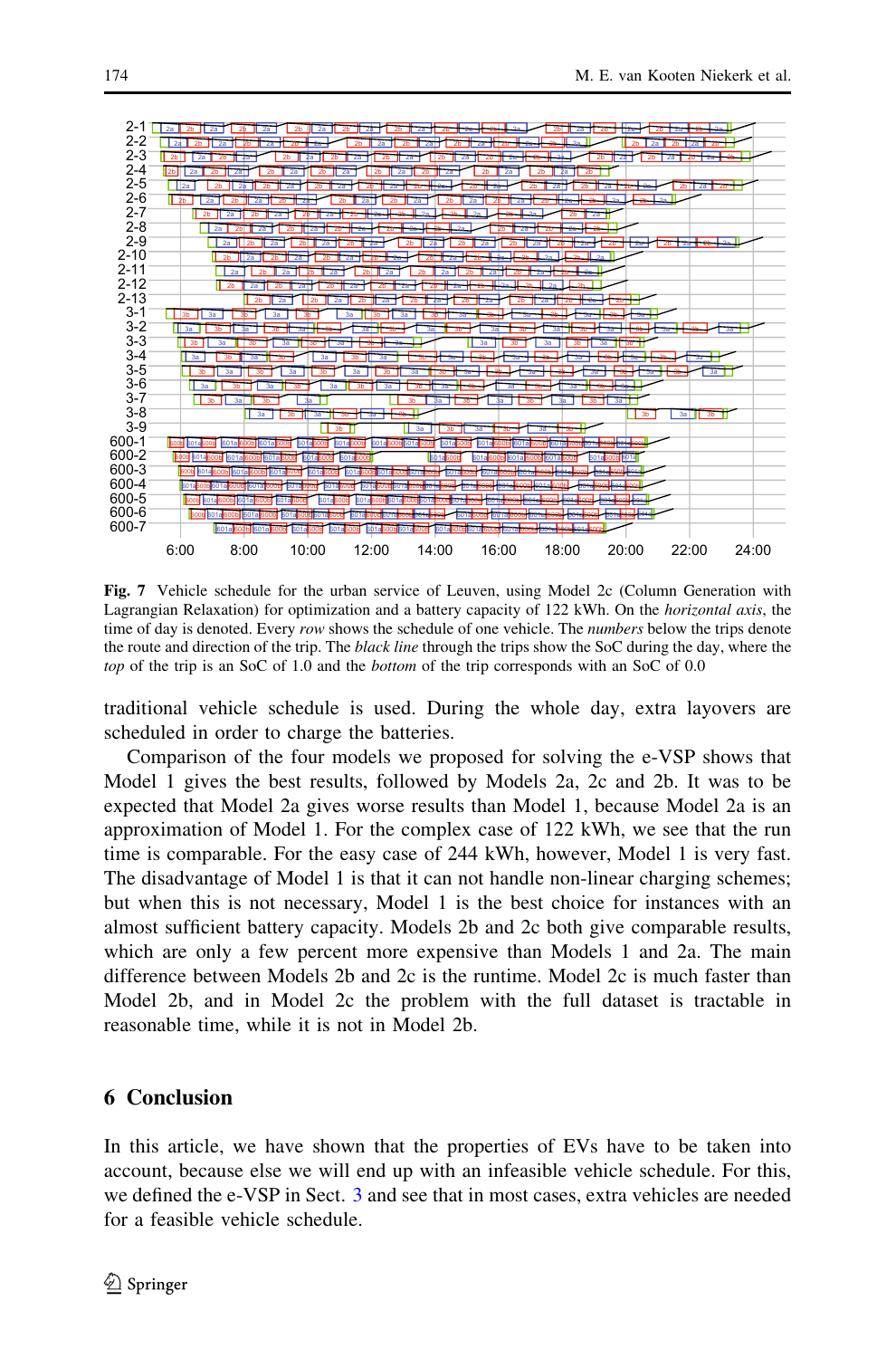<span id="page-20-0"></span>

Fig. 8 Vehicle schedule for the urban service of Leuven, using Model 2c (Column Generation with Lagrangian Relaxation) for optimization and a battery capacity of 244 kWh. On the *horizontal axis*, the time of day is denoted. Every row shows the schedule of one vehicle. The *numbers* below the trips denote the route and direction of the trip. The black line through the trips show the SoC during the day, where the top of the trip is an SoC of 1.0 and the *bottom* of the trip corresponds with an SoC of 0.0

We have proposed two models and solution methods to solve the e-VSP and tested them on four datasets. Comparing Model 1 to Model 2a shows that both give us a solution with the same number of EVs, but that the solution of Model 2a needs more waiting hours than Model 1. This waiting time is mostly used for charging the vehicles. Because Model 2a is an approximation of Model 1, it was to be expected that the results were worse than in Model 1. Models 2b and 2c give comparable results, where Model 2c is faster than all the other models. Because Model 2c is capable to optimize the full dataset, since it is faster, and since its final solution is not much more expensive than that of the other models, we advice to use Model 2c for e-VSP. Future work can be done on integrating the properties of charging infrastructure in the model, as described in Sect. [3.2.](#page-4-0)

Open Access This article is distributed under the terms of the Creative Commons Attribution 4.0 International License ([http://creativecommons.org/licenses/by/4.0/\)](http://creativecommons.org/licenses/by/4.0/), which permits unrestricted use, distribution, and reproduction in any medium, provided you give appropriate credit to the original author(s) and the source, provide a link to the Creative Commons license, and indicate if changes were made.

#### **References**

Adler JD (2014) Routing and scheduling of electric and alternative-fuel vehicles, Ph.D. thesis. Arizona State University